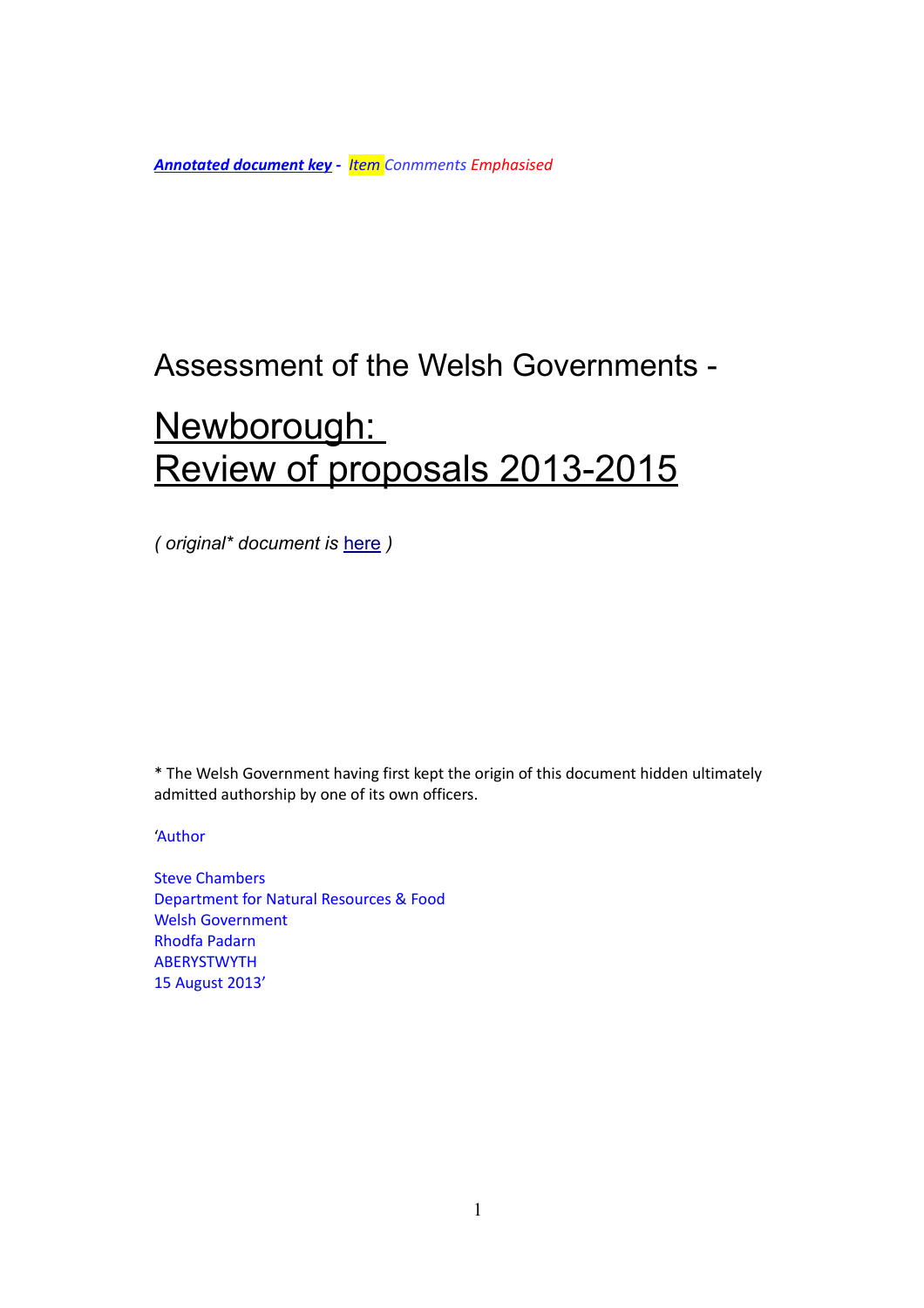**Index**

| <b>SECTION</b>                                                                                                                                | <b>PAGES</b>          |
|-----------------------------------------------------------------------------------------------------------------------------------------------|-----------------------|
| Introduction                                                                                                                                  | 3                     |
| Background                                                                                                                                    | $3 - 5$               |
| Precedents                                                                                                                                    | 5                     |
| Overview<br>SAC Features Monitoring & Favourable Condition Status (FCS)                                                                       | $6 - 9$               |
| Proposed Works<br>(i) Dune Frontage Works<br>(ii) Hydrological Monitoring                                                                     | $9 - 11$<br>$11 - 13$ |
| Atlantic Dune Woodland - Concepts and Definitions                                                                                             | $13 - 15$             |
| <b>Annex II Species</b><br>Rumex rupestris (Shore dock)<br>Petalophyllum ralfsii (Petalwort)<br>Triturus cristatus (Great crested newt (GCN)) | 15<br>15<br>15        |
| Is there a regulatory requirement to remobilise the designated early<br>seral habitat features at Newborough?                                 | $16 - 18$             |
| Sciurus vulgaris (Red squirrel)                                                                                                               | 18                    |
| Monitoring and Related Issues                                                                                                                 | $18 - 20$             |
| Conclusions                                                                                                                                   | $20 - 22$             |
| Recommendation                                                                                                                                | 22                    |
| References                                                                                                                                    | 23                    |
| Appendix I                                                                                                                                    | 24                    |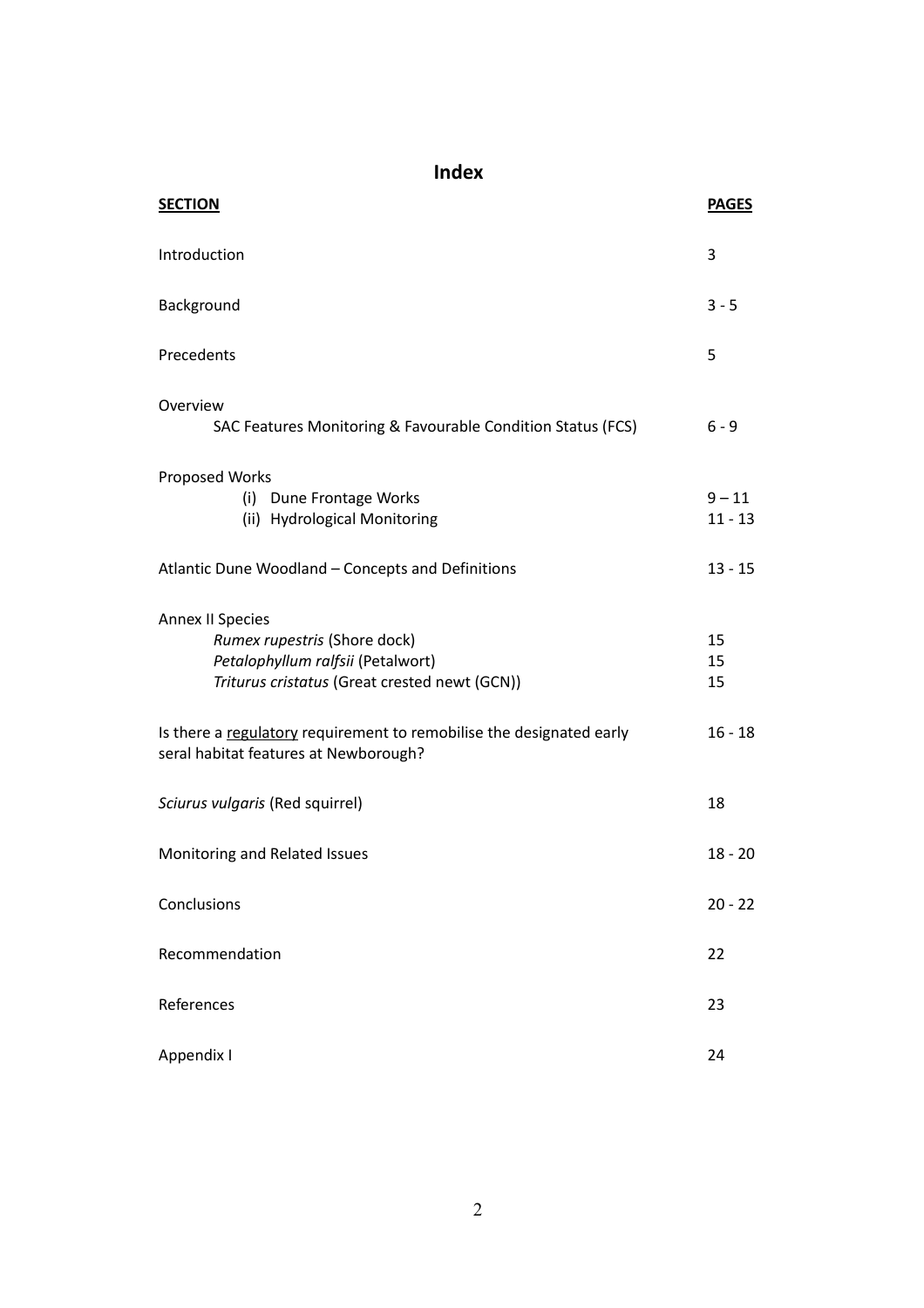**Abermenai to Aberffraw Dunes SAC/SCI/cSAC (UK0020021): Welsh Government's Review of the Newborough Review of Science in consideration of proposals for shifting dune rejuvenation and hydrological monitoring work for winters 2013-14 & 2014–15**

# **Introduction**

This short review considers sources of relevant available evidence, including information from contracted independent professional scientists (e.g. Pye 2013) in addition to the advice of Welsh Government's nature conservation advisory agency the Countryside Council for Wales (CCW) and Forestry Commission Wales (FCW) [both now, from 1 April 2013, within the new Natural Resources Wales (NRW) body], as well as a mix of site-specific (e.g. Ranwell 1958, 1959 & 1960) and more general ecological UK dune science research, generated in the main from discussions held between Welsh Government and involved parties since 2009 under the Newborough Review of Science.

The purpose of the review is twofold -  $(i)$  to establish if submissions made by NRW (as CCW) and the Newborough Forest Partnership (NFP) as part of the Newborough Review of Science (NRS) raise any specific objections to the selective felling/dune remobilisation/rejuvenation and hydrological monitoring works proposed for winter 2013 and provide an overview of the proposals, and (ii) to summarise Welsh Government's opinions and present its position on the main arguments laid out in the respective cases presented by CCW and the NFP in the NRS. In both regards it strives to be impartial and objective in its findings and conclusions. In addition, certain contentious issues around the interpretation and implementation of the Habitats Directive relevant to the Newborough debate are briefly discussed.

*In other words the WG has appointed itself as the 'independent and mutually accepted' arbitration 'panel' - one officer within the WG Dept. for Natural Resources & Food. So much for the commitment to truly independent arbitration - having to substantiate their claims regarding conservation issues, their science and their interpretation of the HD; to substantiate their claims before an independent panel of sand dune, forest and HD experts.*

*The following document despite the stated objective of providing an impartial and nonpartisan review of information fails in almost every respect to achieve this aim. It is clearly far from objective and fails to review CCW's claims with a critical eye and has by and large ignored and/or failed to check the information provided to the Science Review that criticised CCW's position. There is no clear review or rebuttal of information that was provided in support of opposition to CCW's views.*

Key documents scrutinised include: (i) historical Newborough documents held by Welsh Government (ii) Welsh Government's Newborough science pack, distilled from (a) the FCW Newborough FMP 2010-2015, (b) CCW's Core Management Plan (CCW 2008) and (c) Prof. Pye's recent CCW contract science study (Pye 2013).

# **Background**

It has become widely recognised in recent decades that over-stabilisation ('fossilisation'), as an unintended consequence of the success, in part, of earlier erosion countermeasures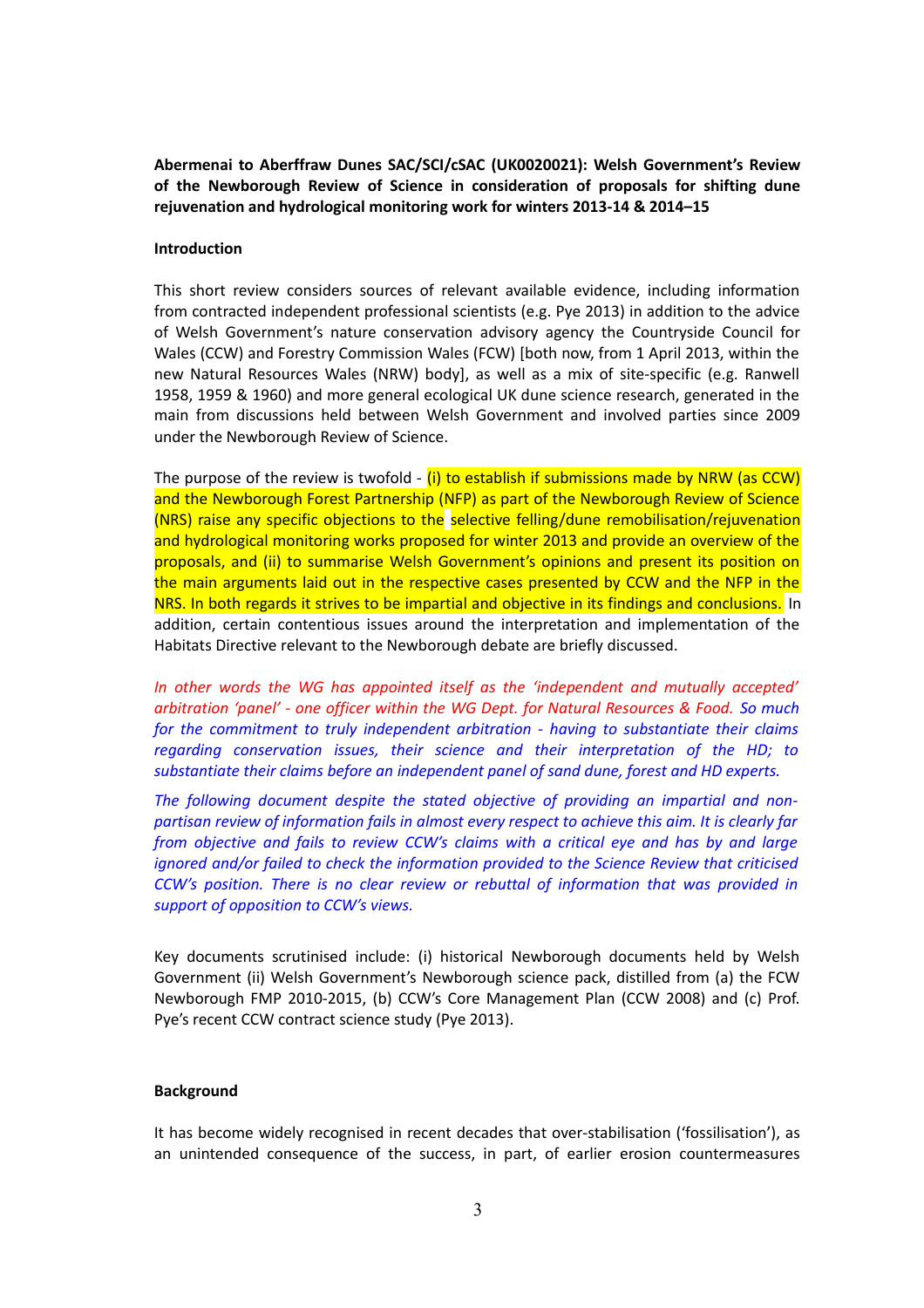(peaking in the mid-1980s) having slowed or frozen natural formational processes, as well as progressive natural consolidation, poses a major long-term threat to the continuity of existence of early-seral stage European Community (EC) Habitats Directive (92/43/EEC) (HD) priority dune vegetation communities and the survival of their associated specialised species dependent on open sand for all or part of their life cycles (Howe *et al.* 2012).

*i.e. In other words the conservation agencies consider that there isn't enough open sand in dune systems mostly because of natural successional development of the characteristic plant communities. However, this idea doesn't comply with the UK's sand dune management guidelines regarding bare sand requirements; these CSM standards provide a quality assurance system for UK management of sand dune habitats. Furthermore the action proposed but unspecified in this document fails to apply remedial action to the actual Annex 1 habitat of the SAC where this problem is supposed to exist and ignores the UK standards for sand dune management, the CSM standards.*

The Joint Nature Conservation Committee (JNCC) 2nd UK report (2007) on the conservation status of H2120 '*Ammophila* shifting white dunes' habitats concluded that the total UK area (based on remote sensing data) relative to the UK baseline reference was unfavourable due to dune stabilisation, though the report for H2110 'embryonic dunes' concluded the area (extent) of that habitat remained favourable. It is important to stress that the UK reference baseline represents not the habitat area at designation but the viable UK baseline defined by the JNCC.

*This conservation status assessment should trigger some serious questions about either the quality or analysis of the remote sensing data or dynamic processes in UK dune systems. If embryonic dune area is favourable what has happened to the associated shifting dunes 2120 that develop from those embryonic dunes? They are colonized by Ammophila (marram) generating new shifting dunes 2120. On the landward side of shifting dunes transformation to fixed dune habitat can only occur where reduced wind dynamics allow. Have there been significant changes to aeolian processes in UK dune systems? The conservation status conclusions regarding shifting dune area & range needs to be queried since the supposed loss has been attributed to dune stabilisation; colonization of shifting dune habitat by plants that are characteristic of fixed dune habitat.*

Following on from the Review of Science NRW (as CCW) has advised Welsh Government that for the SAC to move towards FCS and comply with Article 6.1 of the Habitats Directive conifers need to be removed from a limited area in order to re-establish a more intact and naturally active complete zonation (from fore-dune to yellow-dune to dune slack to fixed dunes) and to lessen likely hydrological impacts on groundwater levels affecting wet-slack vegetation in the system.

*CCW's advice that there is a need to create additional zonation is not supported by either the actual conservation status of the mobile dunes of the Newborough site nor the specific requirements of the Directive or CSM standards regarding zonation or bare sand/mobility requirements.*

*Neither the claim of unfavourable conservation status nor the need for additional zonation or hydrological impact by the forest on the humid dune slacks has ever been substantiated and*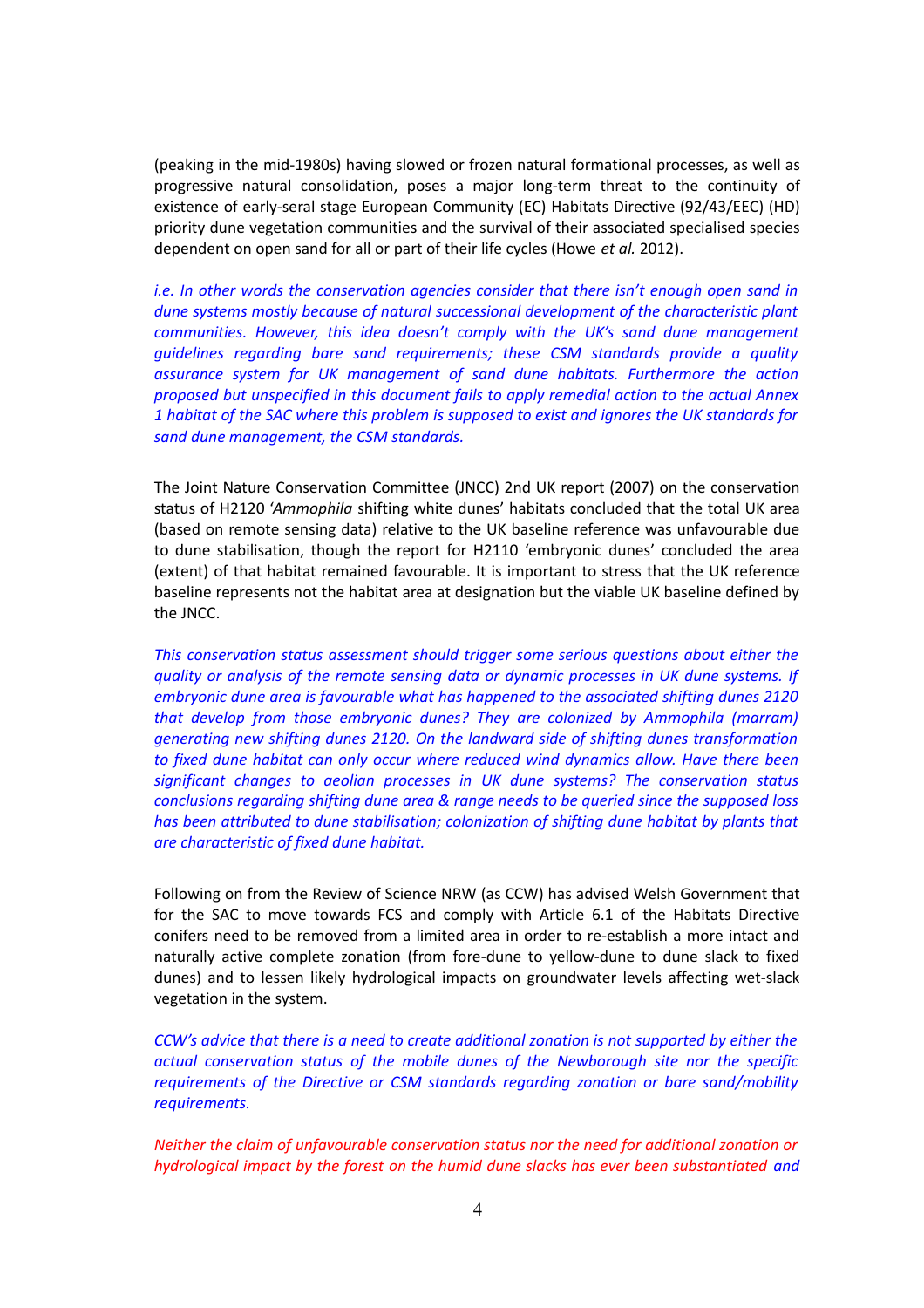*CCW's statements have never been reviewed with a critical eye by either this author or an independent and appropriately qualified arbitration panel as required by the Science Review.*

Appendix I lists the Annex I & II Features at Abermenai to Aberffraw Dunes SAC as submitted to Europe on the Natura 2000 standard data form.

#### **Precedents**

Concern about and recognition of the problem of dune inactivity is confined not just to the UK in Europe. Precedents exist for major positive management intervention work focussed on rejuvenating mobile dune habitats in other European Members States (MS), for example the recent large-scale remobilisation in the Netherlands of Habitats Directive dune systems that had become dominated by semi-natural phanerophytic woody vegetation of a type corresponding more closely to Annex I Atlantic Dune Woodland (ADW) than conifer plantation ever could (see section on ADW), involving extensive and whole-scale removal of mature scrub and proto-woodland communities.

*The Dutch clearance of semi-natural scrub to create bare sand has little relevance to the Newborough situation. The 'scrub', much of which may well have been Salix repens one of the characteristic plants of the Annex 1 dune habitats, is a rather different scenario from what is present at Newborough a mature woodland that is a non-qualifying habitat within the SAC. In effect the Dutch were restoring existing Annex 1 dune habitat to favourable conservation status. This is not what is proposed at Newborough the clearfelling of woodland to create additional, new areas of dune habitat; an attempt to turn the clock back to a pre-Directive era before the 1940s.*

The scientific evidence base for the successful delivery of desired outcomes for works of this kind is developing. In 2012 Welsh Government funded work at Kenfig Dunes NNR (SAC) in Glamorgan to convert a few hectares of priority fixed grey dune habitat (2130) to mobile dune (2120). Although appearing a 'sacrificial' conversion of one European priority type for another the work was justified by Welsh Government because the increase in 2130 at Kenfig post-SAC notification meant conversion would not reduce Annex I habitat areas below the area given at notification. The work is now being monitored.

*The Directive is explicit that conservation management should never sacrifice one Annex 1 habitat for another. At Kenfig that key principle has been ignored. The argument that the net effect would still match the SDF document designation area of fixed 'grey dunes' despite the destruction because post SAC designation grey dune area had increased naturally is nonsense and counter to the key principles of the Directive. The Directive requirement is that protected habitat area & range should be maintained or increasing naturally. At Kenfig, having increased naturally that increase in Annex 1 grey dune habitat area has then been destroyed by supposed mobility/conservation measures. The SDF designation area & range is the baseline state and the Directive requirement is that any natural increase in dune habitat area should be conserved not intentionally destroyed.*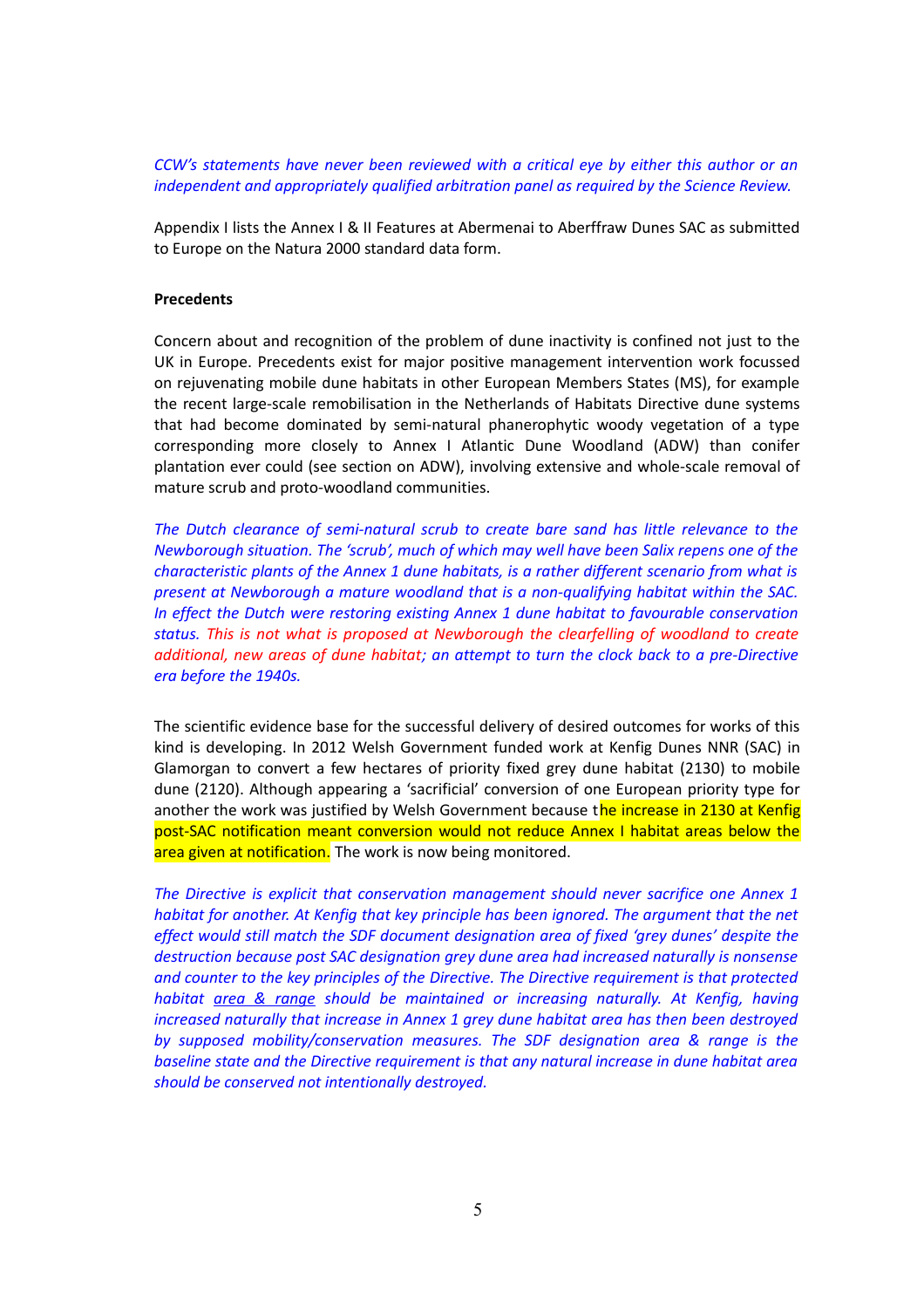#### **Overview**

#### **SAC Features Monitoring & Favourable Condition Status (FCS)**

In the last SAC monitoring round (2005) CCW reported the **condition** of the Abermenai to Aberffraw Dunes SAC features 1-5 (Appendix 1) to all be **unfavourable**. For each feature a summary of the conservation objectives, performance indicators and operational limits for factors affecting the feature is contained in the CCW core site management plan (CCW 2008). The conservation status for the features and their management requirements in light of the assessment are summarised in section 5 of the management plan. For a feature to be in FCS then all processes and factors affecting current and future prospects must be controlled.

*This statement is incorrect and suggests the author is unfamiliar with the Habitats Directive concept of conservation status. CCW's 2005 survey reports actually reported that all Annex 1 dune habitats with the exception of humid slacks [2190] were in favourable condition comfortably meeting all of their habitat condition assessment targets; targets that in significant ways were set at higher thresholds than required by the CSM standards.*

*It is important to note that the mobile dune habitats that the conservation agency claims need more bare & mobile sand easily met all of their condition targets [CCW's own assessment, 2005]. Having found each of the Annex 1 dune habitats to be in favourable condition CCW then resorted to a misinterpretation of the CSM zonation target to arrive at a conclusion of 'unfavourable conservation status.'*

*The humid slack surveys were compromised by poor methodology and use of targets that set higher standards than those required by the CSM standards. The actual condition of humid slacks was therefore unclear. A detailed critique of the survey methods applied in the humid slacks was presented in the Science Review but appears not to have been reviewed by the author.*

For SAC feature 1, embryonic shifting dunes (2110), the feature failed largely because the target for the full range of intact zones, i.e. from embryo- to yellow- to fixed dune-types, within the vegetation structure (a Common Standards Monitoring (CSM) mandatory attribute) along 95% of the site frontage was not met, primarily because of afforestation of management unit 20 (CCW database no. 001901), i.e. Newborough Forest. The 95% target applies to the entire frontage, including afforested sections, since the SAC feature naturally extends along the forest frontage as reflected in the designated boundary of the SAC. The identified main action to achieve FCS was the removal of the conifer plantation near the shore in order to restore the natural dune zonation.

*The author seems to be suggesting that because there are fringing mobile dunes along the forest margins there must be a hindshore zone of fixed dunes behind this foredune zone of marram dominated mobile dune habitat. This is not true. Mobile dunes depend on a sand supply from the sea and wind to create the characteristic dune profiles. There is no conservation requirement for mobile dune habitats to be backed by fixed dunes. They will function and exist quite happily without zonation and the conservation agency is well aware of this.*

*This claim that the CSM '95% zonation' target has not been met is spurious and an attempt*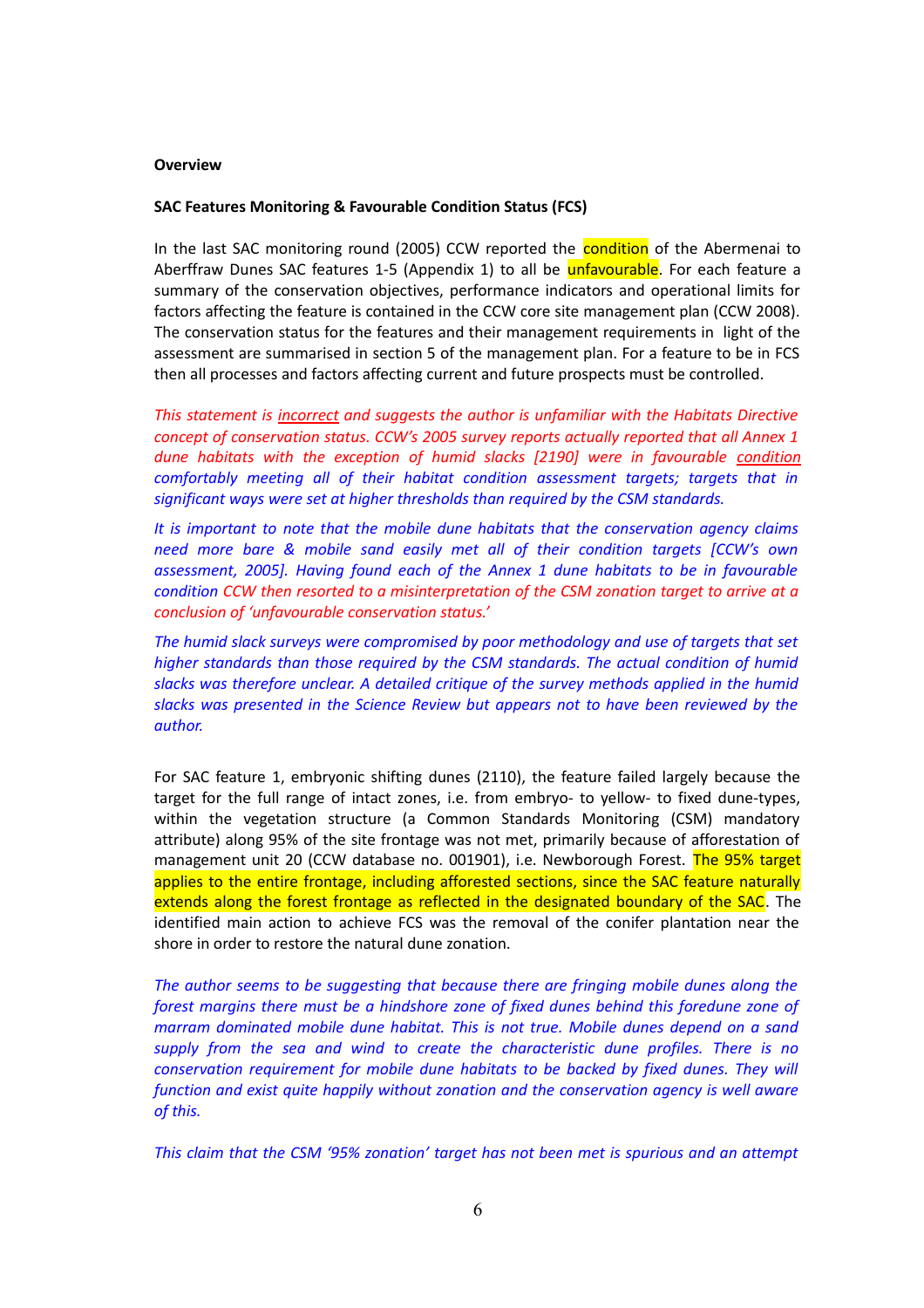*to justify felling having found the mobile dunes to be in good condition [after 50+ years of supposed detrimental impact by the forest]. The CSM zonation target requires conservation agencies to take into account existing features of the coastline present at the time of SAC designation; the assessment must be 'site specific' [CSM assessment guidance notes]. In other words if there was a classic hindshore dune system with all of its zonation present at the time the SAC was created then that must be protected and maintained. Where full zonation does not exists at the time of SAC designation this is a 'site specific' feature of the coastal frontage. It is not a reason to fail the site for having not met the CSM zonation target. At Newborough full zonation is only present to the SE of the forest, the Warren. Elsewhere there are salt marshes, Llanddwyn Island, carparks - both the newly refurbished main carpark and residents carpark - roads; the Aber Menai spit AND the forest. All existing features at the time of SAC designation and therefore not places where zonation should be present for conservation assessment purposes. At Newborough all the zonation present at the time of SAC designation is 100% retained.*

*What NRW are carrying out is an attempt at landscape engineering; an attempt to turn the clock back to a former pre-1940s era and create new areas of dune habitat at the expense of the forest. There is no remit in the Habitats Directive for such an action. The requirement is to protect and maintain the area and range of dune habitat present when the SAC was created. NRW have had to resort to spurious claims of 'unfavourable conservation status' based on the misapplication of the CSM zonation target; the mobile dunes unhelpfully being in good condition.*

For the same reason the conservation status of SAC feature 2, shifting Marram 'white dunes' (2120), was also determined as unfavourable.

SAC feature 3, 'fixed grey dunes' (2130) was similarly unfavourable because of the truncation of the natural zonation due to the conifer plantation.

The condition of SAC feature 4, 'dunes with creeping willow' (2170), was favourable at Newborough, but unfavourable for the SAC as a whole.

The condition of SAC feature 5, 'humid dune slacks' (2190), was also unfavourable, due to operational limits for water table targets not being met.

*One of the problems with humid slack assessment in the Warren has been a lack of dipwell data - there was no data available from 1997 - 2006. Environment Agency/CEH research has also concluded that hydrological requirements for humid slack habitat are complex and poorly understood and that changes to humid slack habitat can occur without any significant change to the hydrological conditions. Current research is trying to better define the hydrological requirements of wet dune slacks. How CCW have set meaningful water table targets and operational limits for those targets is a mystery. No such target failures were reported in the 2005 habitat condition assessments and water table targets were never cited as a reason for concluding unfavourable conservation status.*

Other measures of habitat condition, e.g. positive indicators of floristic composition, were found to generally be satisfactory, but for the SAC overall the condition of the primary Annex 1 features was assessed as unfavourable.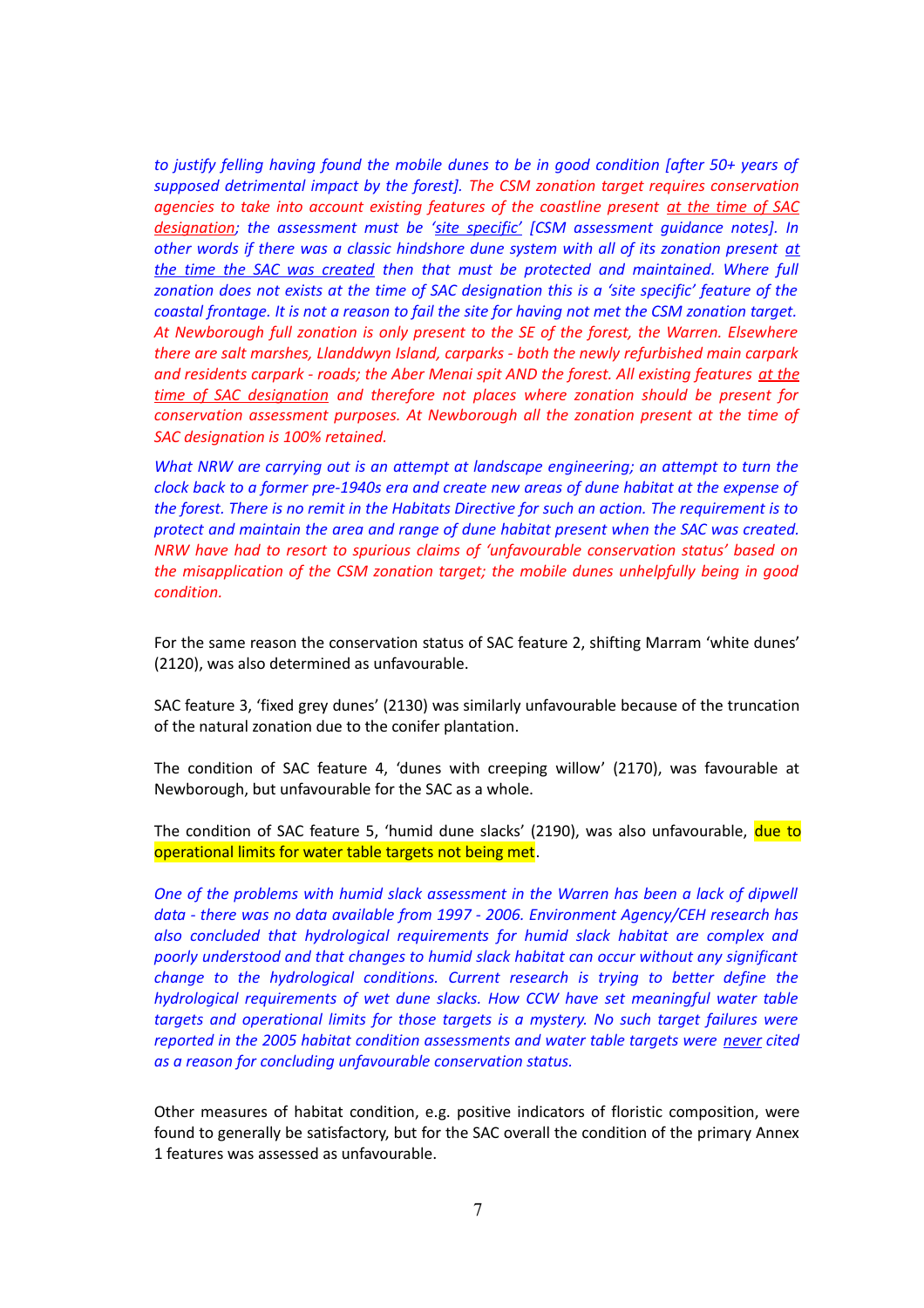Untitled excerpts from a Review of Science paper on the Welsh Government science pack appear to directly contradict these findings and, confusingly, assert that the Annex I habitats are and have been in 'favourable condition' since the site was notified. There is an absence of supporting information explaining the origin of this material.

*The author has obviously ignored or failed to check submissions to the Science Review. All the information supporting the 'favourable condition' statements was presented at the Science Review and based exclusively on CCW's own 2005 survey reports not external or independent assessments. The CCW reports themselves, of course, also provide the information. The author could also have sought clarification from the independent participants in the Review if he'd found supporting information difficult to access.*

The confusion evident in the Review of Science document around differences in meaning between the terms 'favourable condition' and 'FCS' has been clarified. The Directive looks at conservation status and then lists when that conservation status will be considered favourable. The term 'favourable condition' is not contained in the Habitats Directive or in the Habitats Regulations. A feature may appear currently favourable (based on quantitative numerical attributes such as cover, frequency, abundance, no. of individuals etc.) but if the functionality of the supporting system is absent, e.g. zonation, hydrology and dynamism, then it cannot be said to have achieved FCS in a sustainable sense because processes are not in place to ensure its long-term survival. The Review of Science process highlighted misunderstandings in the precise meaning of the word 'status' as used in the parlance of the EU Habitats Directive. The word 'status' in this specific context strictly refers to the 'health' of Annex 1 & II habitats and species.

In accordance with the UK SAC monitoring protocol the CCW monitoring methodology follows the JNCC Common Standards Monitoring (CSM) framework and guidelines. Welsh Government recognises that as part of the Review of Science the NFP (un-dated and unauthored excerpt from paper in science pack) provided a detailed critique of certain aspects of the monitoring methodology. However, this review does not further consider the points raised in respect of methodological detail as the Welsh Government science file does not contain all pertinent scientific information, e.g. original field data and maps from the SAC monitoring reports, on which to base a response, for example information on the selection and location of monitoring points and the issue of variation in sample sizes employed when recording different attributes. Welsh Governemnt recognises this issue was a major area of contention between CCW and NFP during the Science Review. However, recent discussions between Welsh Government and NRW ecologists have clarified issues around differing sample sizes for positive and negative performance indicators and Welsh Government is fully satisfied of the scientific objectivity and integrity of the monitoring methodology.

*CCW's 2005 surveys altered CSM targets and guidelines significantly raising thresholds for achieving a favourable condition assessment. Since despite the raising of thresholds to meet favourable condition standards the habitats (with the exception of humid slacks) were all reported to be in favourable condition this was not pursued at length in the Review.*

 *However, with the humid slack surveys there were considerable problems both in methodology and assessment targets set which did not correspond to those of the CSM*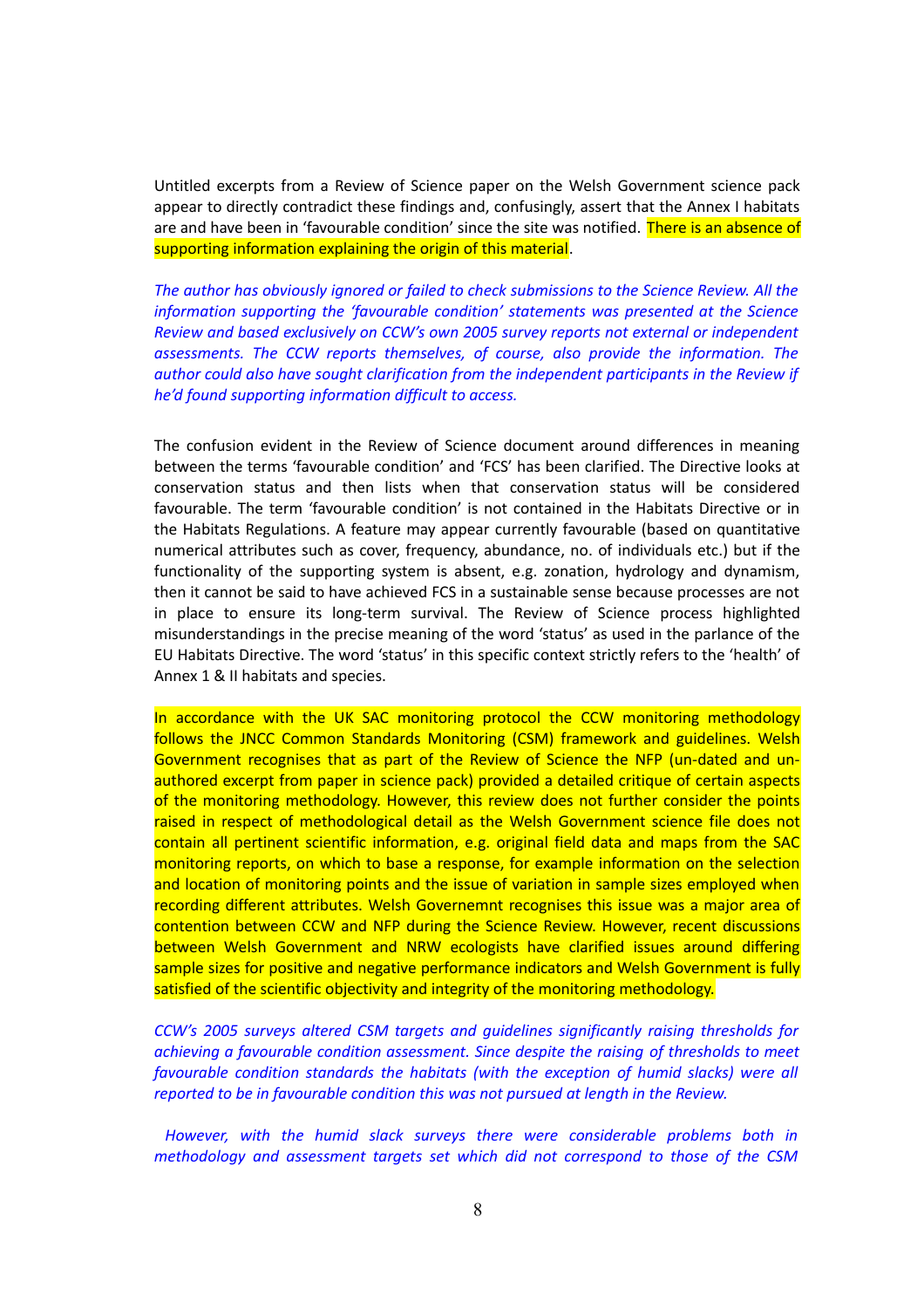*standards. There were significantly higher thresholds used for the habitat to be considered in favourable condition. They even changed the criteria for differentiating the two slack types, Salix dominated and humid slacks. The survey methods and distribution of sample plots were also unsound. All of the survey information that this critique is based on is available in CCW's 2005 survey reports so why this was unavailable to the author is a mystery. Again clarification of any unclear critique of CCW's surveys could have been sought if the author had bothered.* 

*CCW did not follow the CSM targets and guidelines as the author states but made significant alterations to both targets and guidelines. The humid slack survey methodology also failed to follow sound scientific practice and habitat monitoring methods. Details of why this was the case were presented at the Science Review and should have been available to the author.*

To summarise, in the opinion of Welsh Government, based on the detailed information contained in the CCW SAC core management plan and summary documents, CCW's monitoring protocol, including the selection and measurements of attributes (performance indicators) and target setting, followed standard recommendations for sand dune habitats in line with JNCC CSM guidelines and monitoring results indicate that the N2K features as summarised above are currently assessed as having Unfavourable Conservation Status.

*This conclusion is unjustified because NRW have still not substantiated their claims of unfavourable conservation status (despite the bold text and underling!).*

# **Proposed Works**

#### **(i) Dune Frontage Works**

The shifting dune remobilisation plan proposed for 2013 targets a c.300m length of the artificially formed high fore-dune ridge immediately N of Ynys Llanddwyn. The intention is to create three 'blow-out' gaps through which sand can migrate inland for a limited distance. Conifers (including stumps) will be selectively removed from linear corridors directly behind the gaps in order to assist landward sand movement. These works will take place entirely within the area allocated for mobilisation works in the Forest Management Plan 2010-15. The trees in the target areas are stunted and poorly grown, and many are dead. Precise details of the proposal and a work plan are being developed and areas for felling (as per original locations identified in the Newborough Forest Management Plan) are currently being marked out (July 2013). The work will be staged, a third of the area being completed in winter 2013 and monitored, then half of the remaining two thirds carried out in each of the following two years. Mitigation measures for significant plant species that may be within the mobilisation corridors, e.g. *Dactylorhiza purpurella* var. *purpurella, D.purpurella* var. *maculosa, D.* x *venusta* (*D.purpurella* x *fuchsii*) and possibly *Mibora minima,* have recently been discussed between Welsh Government and NRW.

*The planned destruction of good quality shifting dunes with Ammophila (marram) - corridors through the foredune ridge - is a clear breech of the HD requirement that you never harm a protected habitat in order to further some conservation aims such as creation of 'zonation' or mobilisation. The required level of sand movement is already present because the marram is in such good condition. It can only be so with appropriate levels of bare sand and sand*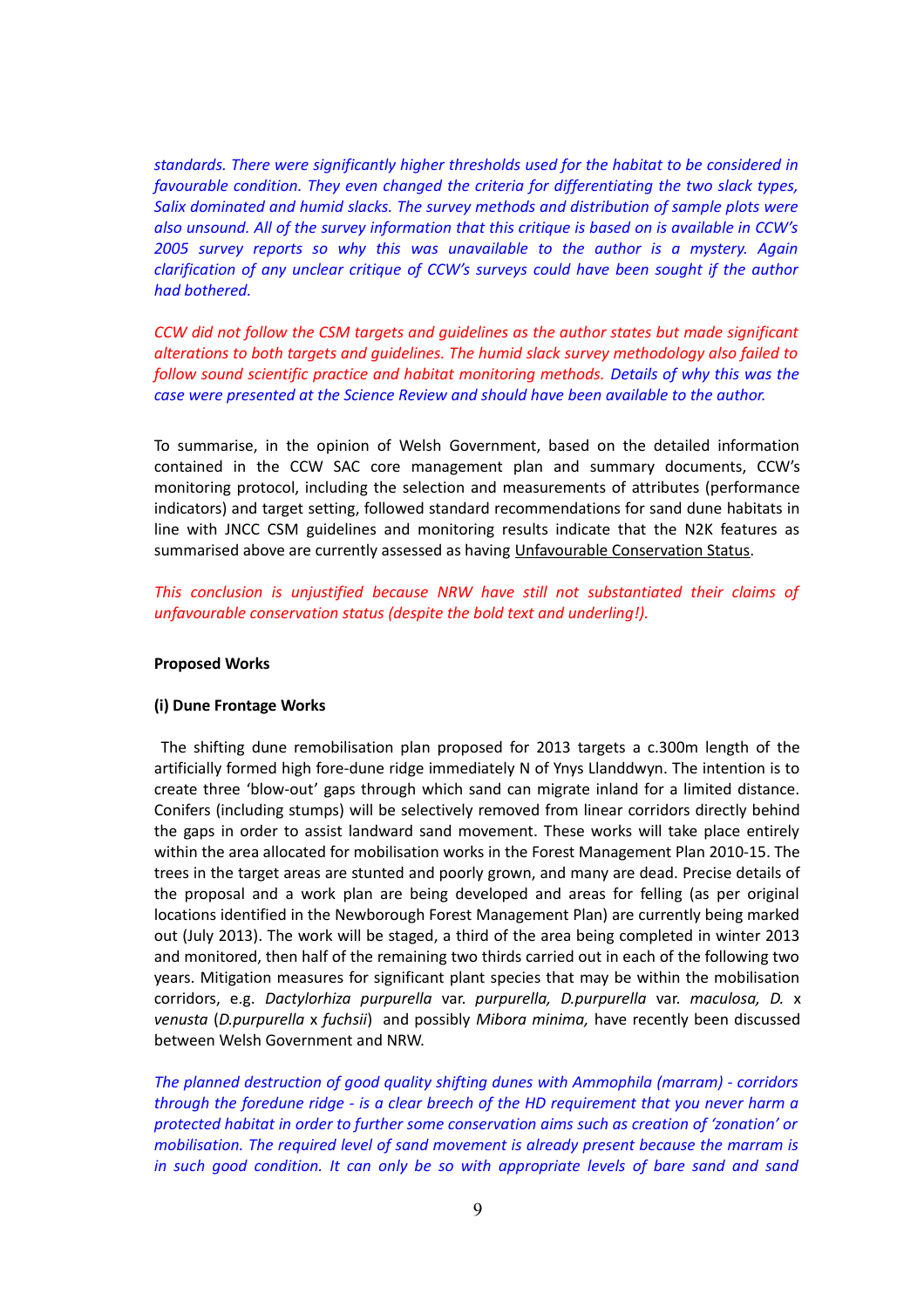*mobility. This target of large scale sand movement is not part of any CSM target for mobile dunes, the UK guidance for sand dune management.*

A proposal for mobilisation works along c.300m in the south-east corner of the forest (zone 1 east in the FMP 2010-15) is also under consideration.

*This clearfelling is likely to mobilise sand that would blow onto fixed dunes of the Warren inundating both slacks and so-called 'grey dunes'; another case of harming one protected habitat in pursuit of some dubious sand mobility objective. A breech of a key HD requirement; a key requirement also reiterated in the JNCC, 2004, CSM guidance for sand dune management:*

# **'4.1 Extent**

Extent is the most important attribute and must always be assessed. Extent will be subject to natural change, as dune systems are dynamic. Monitoring should identify trends on sites that can then be investigated further to identify causes, or be used to check the effectiveness of current management. The requirement is that net extent of all designated habitats should be maintained, but not at the expense of other designated categories (see Section 7.2).'

As primary interventions the proposed remobilisation and selective clearance works are considered proportionate in respect of their planned extent, peripheral location and modest scale relative to natural dune habitat placement within the dune ecosystem, and the overall representation of specific habitat elements, i.e. the proposal is small-scale relative to the size of the plantation.

*The size of the proposed felling relative to the forest area is irrelevant. It is not the extent of the undefined proposed felling that is the problem it is the failure to provide robust conservation, scientific and/or Directive justification for the intervention. The areas to be felled are the beach-forest margin, a key site asset and where the most visitors wish to go: somewhere sheltered from sun, wind and rain AND where the seascapes, coast, Llanddwyn island and the Cefni estuary can be appreciated in even the poorest weather. The area to be felled shelters visitors from freezing winter wind and rain and provides shade in the summer. The proposals seriously degrade a key asset that supports tourism, a major component of the island's struggling economy.*

Though the remobilisation areas may appear small-scale relative to the large size of the SAC they are considered by Welsh Government to be sufficiently large for an attempt to address the objective of creating new shifting dune habitat. Monitoring will inform on the likely location-specific issues of temporal persistence (see monitoring section) and the relationship between system self-perpetuation and the critical mass of the remobilised sand bodies.

The shore frontage is where embryo dune communities would occur naturally and the plan does not propose creating mobile dune habitat outwith the natural biogeographical position of the habitat within the context of the overall site. The location in forest zone 1 (west) is optimum because it occupies part of the shore where shifting dunes with *Ammophila arenaria* (2120) would naturally be expected to form and because it contains an artificial dune that partially breached in the early 1990s and was then artificially reconstructed.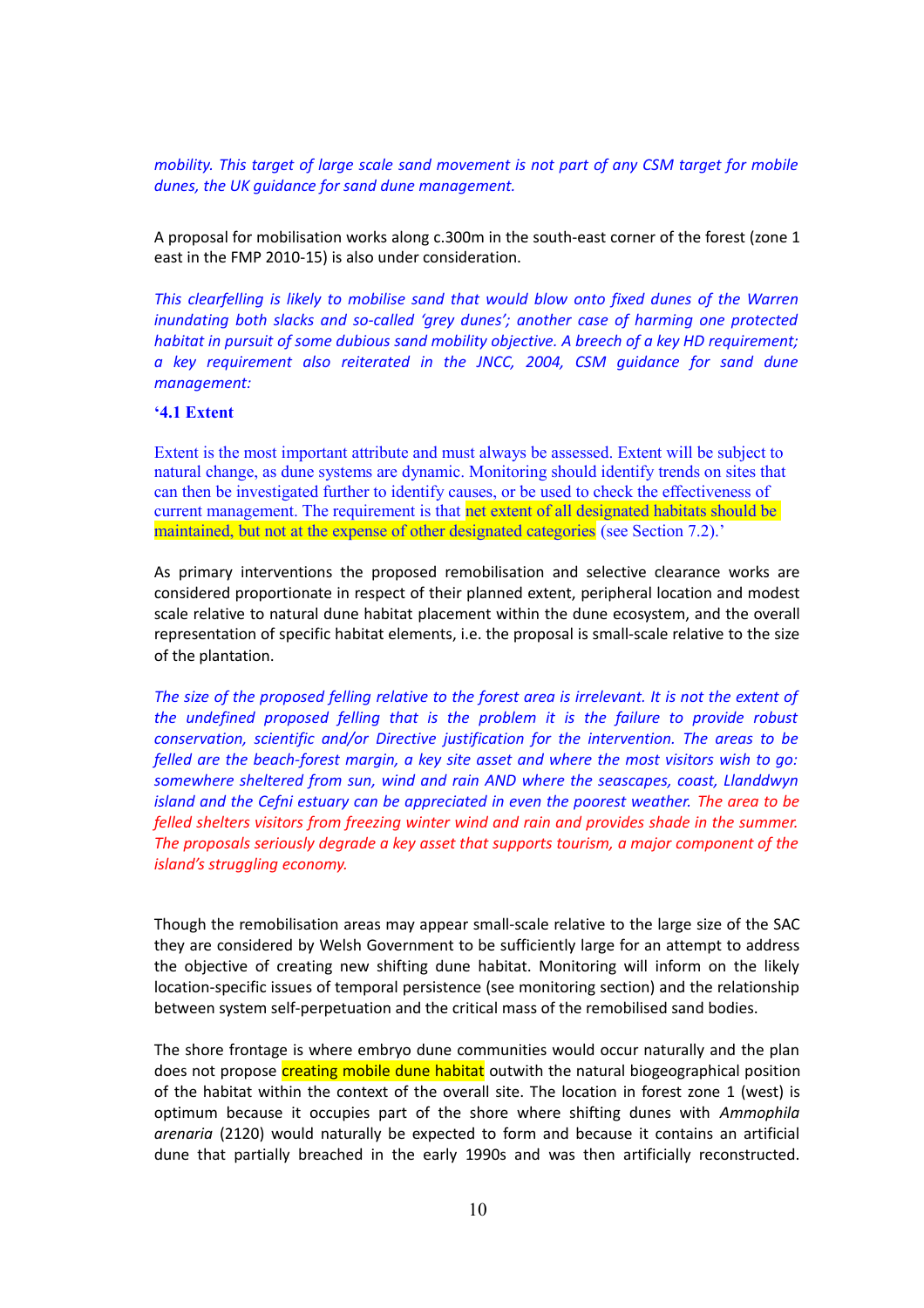Furthermore, flats and patches of open sand providing readymade head-starting conditions and sources of plant propagules, e.g. seeds and rhizomes, already exist alongside tracks and within the plantation matrix behind the dune ridge. Zone 1 (east) has also been highlighted by CEH as likely to have hydrological and aeolian effects on the open dunes of the warren.

*This statement makes little sense since there is already a well developed foredune ridge of mobile dunes (shifting dunes with Ammophila 2120) immediately in front of the proposed clearfelling area. Furthermore there is little chance of embryonic dunes forming in front of the proposed clearfell zone because that section of Traeth Penrhos is eroding and the sand being mobilized to the NE along the beach to where embryonic dunes are naturally forming at present. Sand supply in front of the clearfell area is limited by the natural dynamics of that part of the shoreline; it is eroding section of Treath Penrhos.*

# **(ii) Hydrological Monitoring**

It is proposed (Stratford *et al*. (2007)*,* and confirmed in the Science Review) that a carefully designed hydrological monitoring/research study is initiated, involving selective felling, located on the warren-plantation interface, to investigate site-specific relationships between tree cover and water-table levels.

*All this will do is show what happens when trees are removed from a section of ground and have little if any relevance to water levels far out in the Warren where the humid slacks occur; the nearest humid slack is over 300m from the forest boundary. There has never been any convincing evidence that the Warren significantly relies on water from under the forest.*

Concerning the issue of potential interactions between artificially afforested dunes and groundwater levels it is a scientific fact that conifer plantations established on sand dunes can modify and depress, i.e. lower, the characteristically shallowly domed water-table profile under dune systems by directly intercepting rainfall (affecting aquifer re-charge rates and volumes) and by increasing evapotranspirational losses of water via tree leaves (Ranwell & Boar 1986). A Centre for Ecology and Hydrology (CEH) scientist has flagged up concerns in this respect at Newborough, as have Stratford *et al.* (2007). Dipwell data from Newborough demonstrate a clear trend of falling water levels between 2006 & 2011 (Pye 2013), who stated that '*tree growth within Newborough Forest may have contributed to this trend*', while being careful to stress that the evidence was not absolutely clear-cut because of changes in rainfall in recent decades and an increasing temperature trend perhaps also influencing water levels. Other factors are undoubtedly important too, such as the stage, density and health of the conifer crop, and also structural characteristics of the dune vegetation itself and the shoreline geometry affecting the groundwater mound. The overwhelming weight of evidence suggests a likely significant effect but one which is not yet possible to quantify and it cannot be asserted on the basis of objective evidence that the plantation has no likely significant effect on the SAC, which raises the issue of the precautionary principle.

*i.e. In other words we have no evidence of significant forest impact on the Warren!*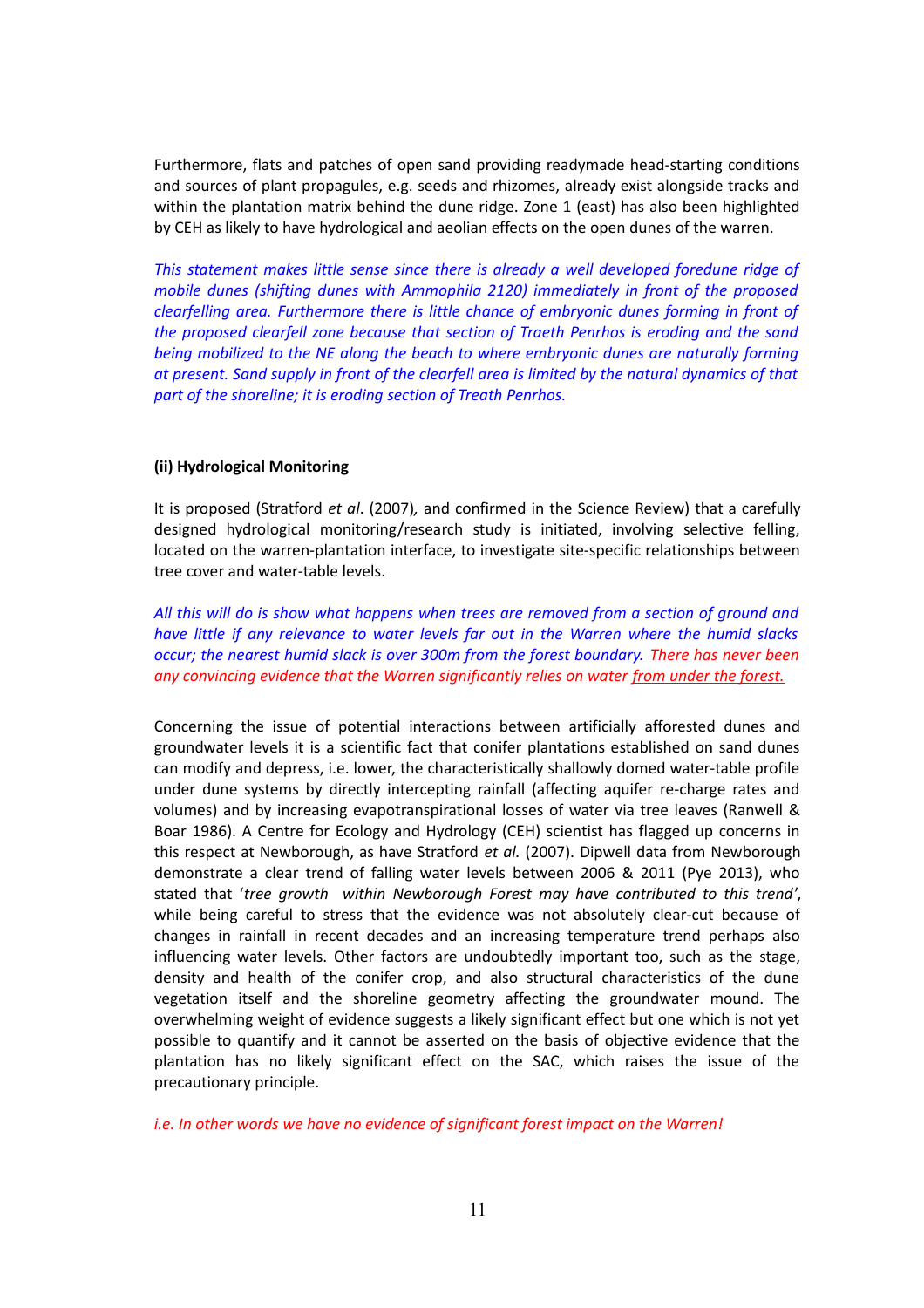Drawdown effects can occur around a zone of interference proximate to plantation edges and CEH has highlighted the Warren-plantation boundary zone as being the part of the site where slacks are most likely to be affected. The magnitude of the effect is uncertain and more research is needed. Concerning the potential interplay between free sand movement and trees, it has been shown that the wind-shadowing effect of conifer plantations can reduce wind strength for distances of up to 25 times their height (Sturgess & Atkinson 1993). Plantations can also deflect wind (Pye 2013). CEH has advised that wind-direction at Newborough could also be affected locally by the plantation.

*The Stratford et al., 2006, review of hydrological research and data actually concluded that CCW's argument that trees had impacted the slacks, especially the humid slacks, had not been substantiated. The following is the report conclusion:*

#### *'3.4 Conclusion*

*Although many studies of Newborough Warren have been undertaken, it is not felt that they adequately address all the issues relating to the issue of the falling water table. The main concerns, in our view, are that:*

*• Many of the studies have started off from the view point that the trees are causing a lowering of the water table and are hence setting out to prove this rather than standing back and considering all the causal factors.*

- *Transpiration has been overestimated for both the forest and the dune vegetation. Interception has been overestimated for the forest vegetation.*
- *The effects of soil moisture deficit have not adequately been accounted for.*

*• The groundwater model could only be made to work by using unrealistic values for recharge, suggesting an underlying problem with the conceptual model.*

*For these reasons it is not felt that any questions relating to the effect of the forest on the water table can be adequately answered by the reviewed reports.'*

Thus there is little scientific doubt that plantations can interfere in various ways with the natural functioning of dune systems, though the science is highly complicated by the variability of other compounding environmental factors, and it is important to retain scientific objectivity, to refrain from assumptions and not to rush to judgement, as demonstrated at Whiteford Dunes NNR, Gower, where much smaller conifer blocks had been assumed to be the main factor responsible for (and are likely to contribute to) the drying out the Fen Orchid slacks, but recent CEH research has shown that the primary cause was the loss in a storm event of the beach front sand-wedge which, until its loss, had acted like a dam slowing freshwater egress from the system.

*The Salix dominated slack and fixed dune habitat types close to the forest [CCW habitat maps] were both assessed to be in favourable condition [CCW 2005 habitat assessments]. Humid slacks only occur 300m or more from the forest edge so proximity impacts on humid slack hydrology are unlikely. The case for more general hydrological impact on the wider Warren mosaic of dune habitats has not been substantiated. The wind shadow effects referred to also help conserve moisture in the wind sheltered area by significantly reducing*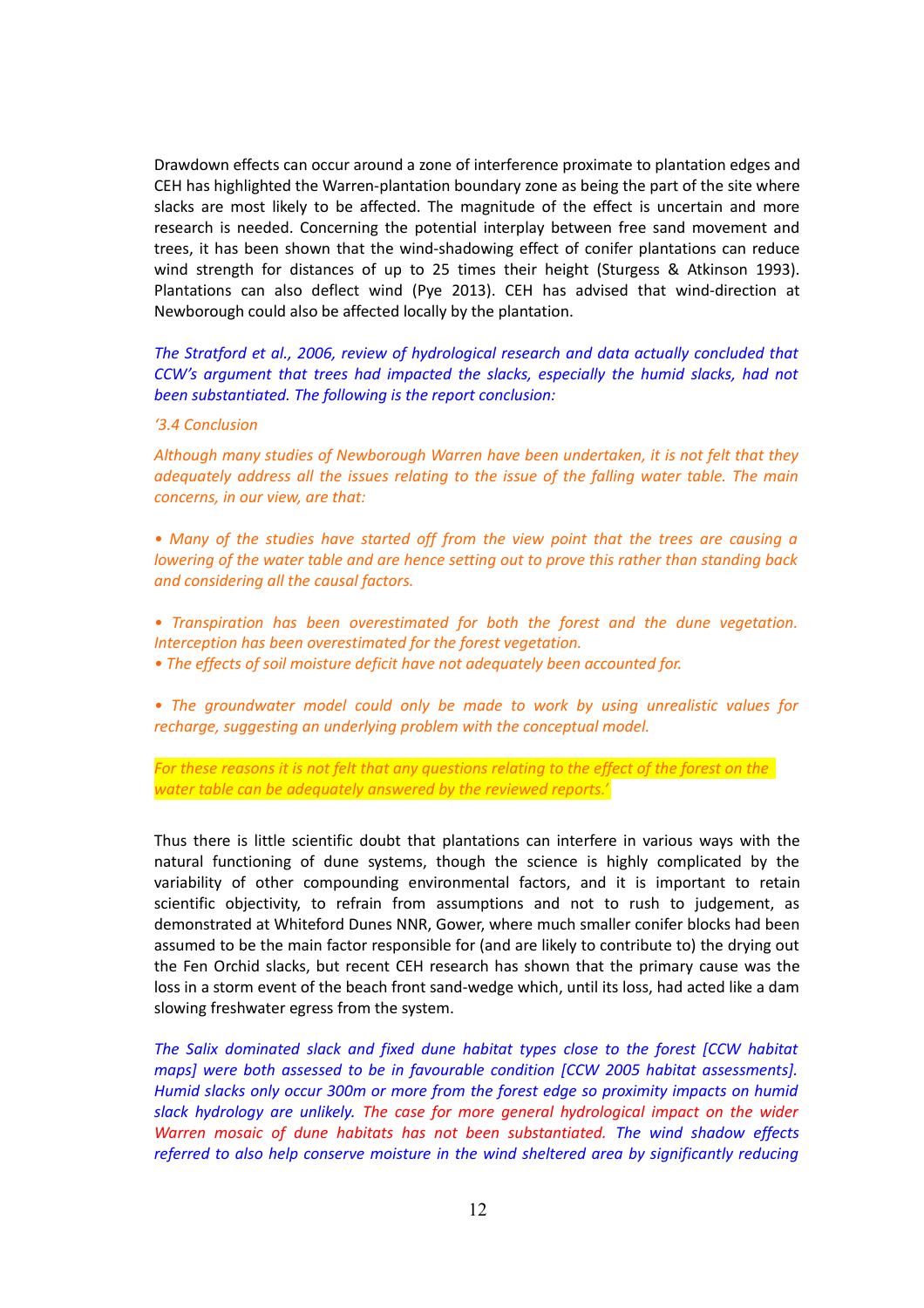*wind speed, the dominant control on evapotranspiration. The reduced wind speed close to the forest edge is irrelevant with regard to sand mobility since all the habitat types are 'fixed' dune habitats with low target levels of bare sand. However the shelter effect will certainly have a positive impact on moisture retention in the dune habitat close to the forest.*

#### **Atlantic Dune Woodland – Concepts and Definitions**

Much purported Atlantic Dune Woodland (ADW) in Wales represents nascent forms, comprising various types of phanerophyte-dominated scrub communities, some possibly representing semi-natural plagioclimax scrub-types, developing on fixed dunes and wet slacks in response to seral (successional) processes often accelerated by reduced grazing pressure. The composition of these communities is incredibly variable and none of them are adequately described, if at all, in the National Vegetation Classification (NVC) system. On the basis of the European Union's definition of ADW the JNCC considers that substantive examples of ADW do not exist in GB. However, in Wales at least, patches of semi-natural wooded vegetation of very limited extent, sometimes comprising no more than a few trees or bushes, do occur on dune systems, especially *Salix cinerea* carr-woodland around dune slacks.

At the Liverpool Hope University dune scrub and woodland conference in September 2012, non-UK (Dutch & Scandinavian) MS N2K site managers stated that although the conceptual essence of ADW in the HD was a semi-natural one in their experience the European Commission was accepting of a broad definition of woody vegetation types qualifying as ADW and, depending on local ecological contexts, the Commission was prepared to include, in some cases, even long-established (temporally undefined in the EC interpretation manual) conifer plantations spawning spontaneously developed woodland communities. The point was made in respect of artificially established conifer plantations proximate to mixed natural/semi-natural ADW containing native coniferous elements, a situation arising only in some MS, e.g. French Aquitanian Atlantic-dune woodlands, which have mixes of Pines, e.g. *Pinus pinaster* and broadleaves, e.g. *Quercus ilex* and *Q.suber*, as well as interesting subcanopy and scrub-layer components, including such species as *Arbutus unedo* (Strawberry Tree), *Rubia peregrina* & *Ruscus aculeatus*. Having posed the question 'what is ADW?' in the title of his presentation Prof Rodwell concluded the answer in a plain sense was 'woody vegetation on Atlantic dunes', to the general agreement of conference delegates.

Except for the presence of small patches of scrub-woodland it is debatable that 'true', i.e. in the strictly natural/semi-natural and expansive sense of the Habitats Directive, ADW occurs anywhere in Britain. Treating the tree as an honorary native the most persuasive candidate in Wales is perhaps the Sycamore woodland (originally planted) at Stackpole NNR, where some trees support epiphytic lichen species indicative of woodland of long ecological continuity, including the rare *Collema subnigrescens*. Compositional descriptions of postulated UK ADW appropriate for N2K sites should not be criticised for excluding non-native trees.

Concerning the feasibility of creating ADW by the gradual modification of content and structure of the existing plantation at Newborough the FCW Forest Management Plan states that ADW is not known to have occurred at Newborough in the distant past. The 'vision statement' for the site in CCW's management plan (CCW 2008) mentions the possibility of 'encouraging' dune woodland development on inland parts of the fixed dunes where soil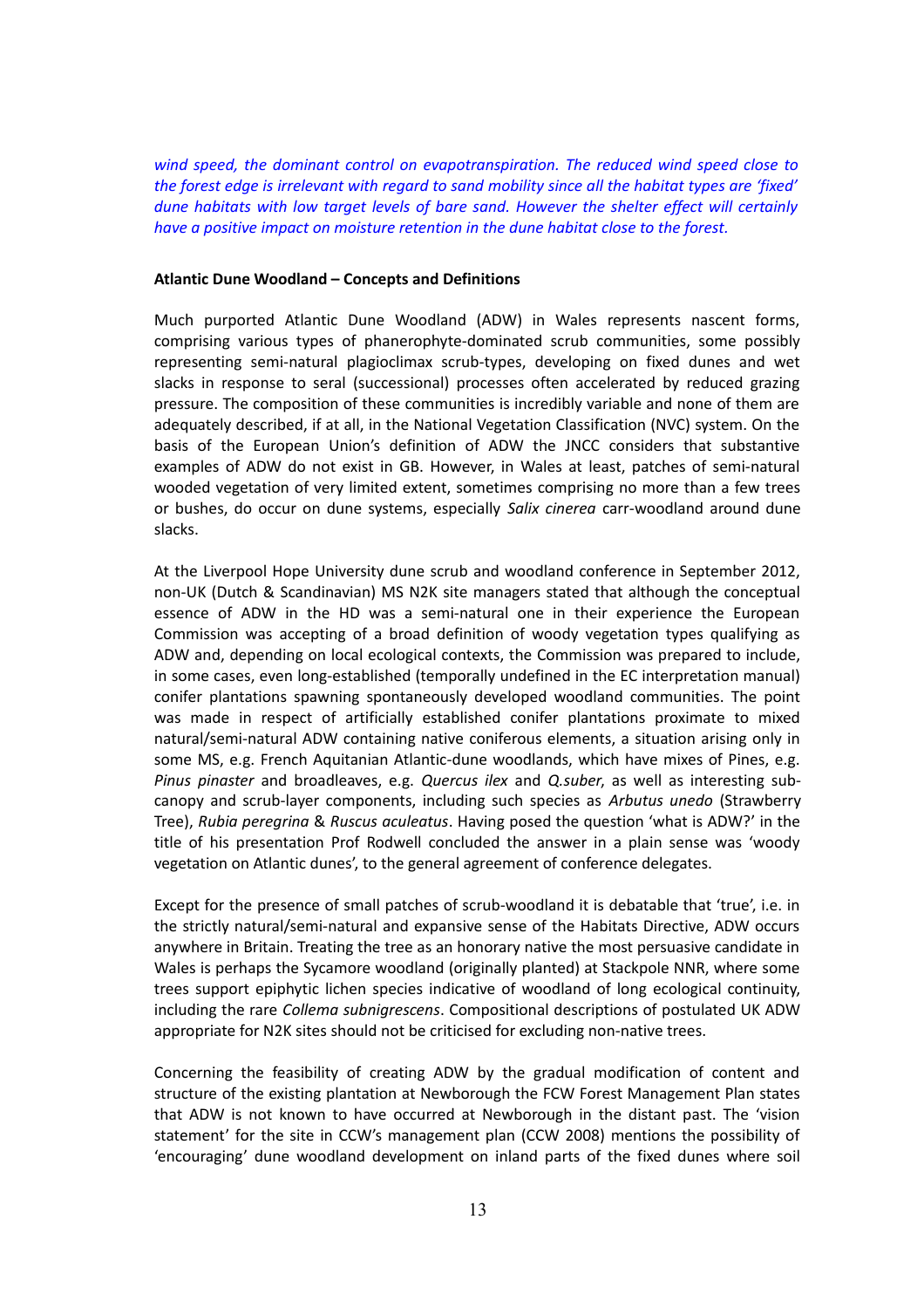development has progressed with the implicit aim of attaining a complete sea-to-woodland zonation. From what is known of the system's history and development the past extent of bare blown sand must have precluded woodland development of any kind. This makes the problem of deciding on an ecologically appropriate composition for anthropogenically, or more naturally directed, manufactured type or types all the more difficult.

Irrespective, however, of the esoteric issue of whether or not the conifer plantation at Newborough could, should or does conform to ADW in the loosest sense, depending largely on definitions of 'time in existence' continuums ('long-established' to 'recent') and parallel development of the non-planted semi-natural fraction, a key issue in respect of the Habitats Directive is whether the plantation was categorised as a qualifying Annex I ADW at notification (following its addition post-'SAC moderation' review).

Section 3.1 (ecological information) of the Natura 2000 standard data form submitted to Europe for the site does not list or recognise ADW as a habitat type present on the site and nor is it listed as a qualifying habitat for the SAC on the JNCC SAC website. Since priority has to be given to Annex I habitats (and Annex II species) for which the site was designated then even if it could be successfully argued that the plantation is, in some highly eccentric ecological sense, a type of ADW, then the condition and quality of the notified Annex I & II features must take precedence, notwithstanding the requirement for measures to take into consideration the ecological needs of all Annex I & II habitats/species on the site, not merely those for which the site was designated.

Interestingly, an untitled 'habitat map' (provided by CCW by email) on the Welsh Government science pack appended to the N2K data form shows in dark green patches of 'forest' and in light green 'woodland' set within the conifer plantation (centred N of Cerrigduon) and, confusingly, both 'forest' and 'woodland' are listed as 'Annex I habitat types' in the legend on the map. The coniferous woodland component was allocated under s.4.1 as an element of 'general site character' on the N2K standard data form, as pointed out by NRW (then CCW) during the Science Review process, and appears under this category on the SAC summary data for the site on the JNCC UK website. Occupying c.37.8% of the SAC the plantation area is currently slightly smaller than the area of all Annex I habitats combined (c.37.96%), though the situation is not unusual, e.g. <20% of Eryri SAC is Habitats Directive feature.

*CCW's statements that ADW does not exist at Newborough are irrelevant since no one has ever suggested that it did. All that has ever been suggested was that it would be worth investigating the practicality of a long term modification of Newborough Forest to meet the habitat definition of ADW. This suggestion was made for several reasons - an improvement in bio-diversity and if sensibly applied supporting the development of habitat useful to red squirrels and also meeting a UK Biodiversity Action Plan (BAP) target to create five areas of ADW since none exist in the UK. This could have met the public and local community's wish to retain their forest, enhanced the tourism asset the forest represents and also improved biodiversity. A potential 'win/win' scenario that has been squandered by current NRW forest management actions: planting large number of North American cedar and also birch an especially invasive species that in the long term threatens to invade the existing open dune habitat.*

*CCW's patronizing statement that they might consider the modification of forest to ADW on*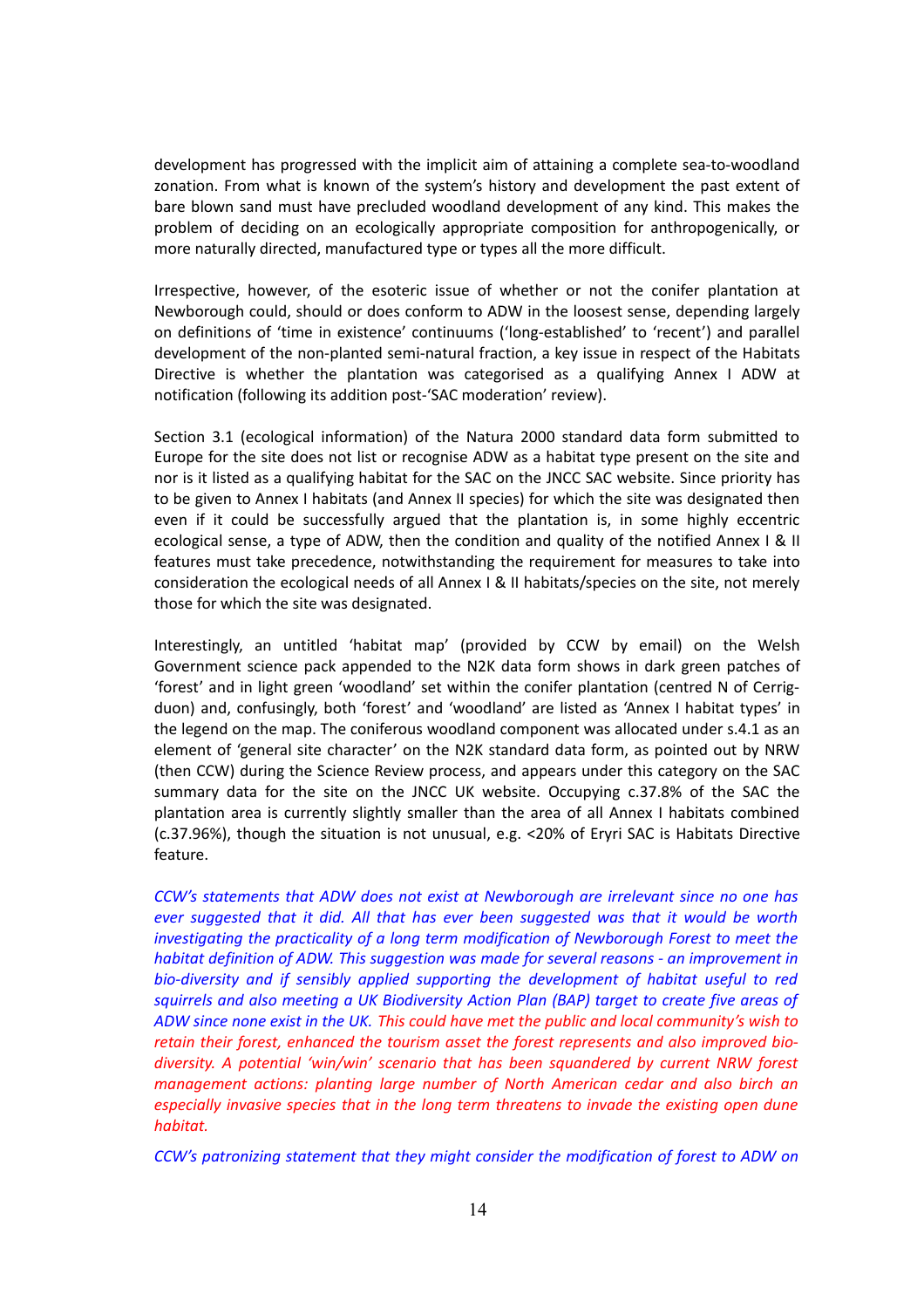*inland areas of 'fixed dunes' fails to acknowledge that the so-called fixed dunes are nothing of the kind. The areas referred to by CCW are 'conifer woodland', a non-qualifying habitat within the SAC, and defined as such by the SAC designation document, the Natura 2000 SDF.*

# **Annex II Species**

# *Rumex rupestris* **(Shore dock)**

This European endemic, GB Red Data Book (Endangered) maritime dock (also Wildlife & Countryside Act (1981) schedule 8 listed), occurring on sandy or rocky shores, the lower slopes of sea-cliffs, cliff ledges, strandlines, bases of flushed cliffs and sometimes even in standing water in dune slacks, unusually has a requirement for a constant supply of freshwater in an inherently halophytic habitat. The known populations at Newborough are remote from the areas where work is being proposed, but consideration could be given to taking advantage of any opportunities arising from having machinery on site for potential positive habitat management work. The CCW management plan 'seeks to support viable populations' of the species. It would be interesting to know if salt water incursion is an actual, or potential threat, (trees can promote this on dune systems by inverting the naturally domed water table) and if so if it is limiting the extent of suitable habitat. The present population occurs on a rock ridge c. 15m above ordnance datum (NRW), but potential areas for population expansion could potentially be limited if this is a factor.

# *Petalophyllum ralfsii* **(Petalwort)**

The FCW Newborough Forest Management Plan hints at the possible presence of *P.ralfsii* within the forest, but the wording of statements is unclear, creating uncertainty, e.g. 'not generally in the forest' (Table 2.2) and 'does not generally occur within the forest' (section 2.3.3.a.). It would be important to avoid inadvertent damage and disturbance to *P.ralfsii* habitats during felling operations, or as part of the hydrological monitoring proposals. Recent advice from NRW indicates *P.ralfsii* is known to occur on ground compacted by trampling in one slack adjacent to the main car-park where it is not threatened by the proposed operations, but being a small and easily misidentified liverwort (one that is frequently confused with commoner *Fossombronia* spp.) it could occur elsewhere on site in slack-type habitats.

# *Triturus cristatus* **(Great crested newt (GCN))**

GCN are not a qualifying feature or reason for selection of the SAC, but they are however a European Protected Species and their conservation is a material consideration in plans and projects affecting SACs. Whilst documentation regarding GCN has not formed part of the material for review, GCN do occur in the forest, and licenses have been issued for works affecting them. The same caveats regarding disturbance from works applies to the possibility of GCN using habitat elements in the forest as places of rest or shelter. Recent advice from NRW indicates that GCN are not normally found in the frontal dune areas.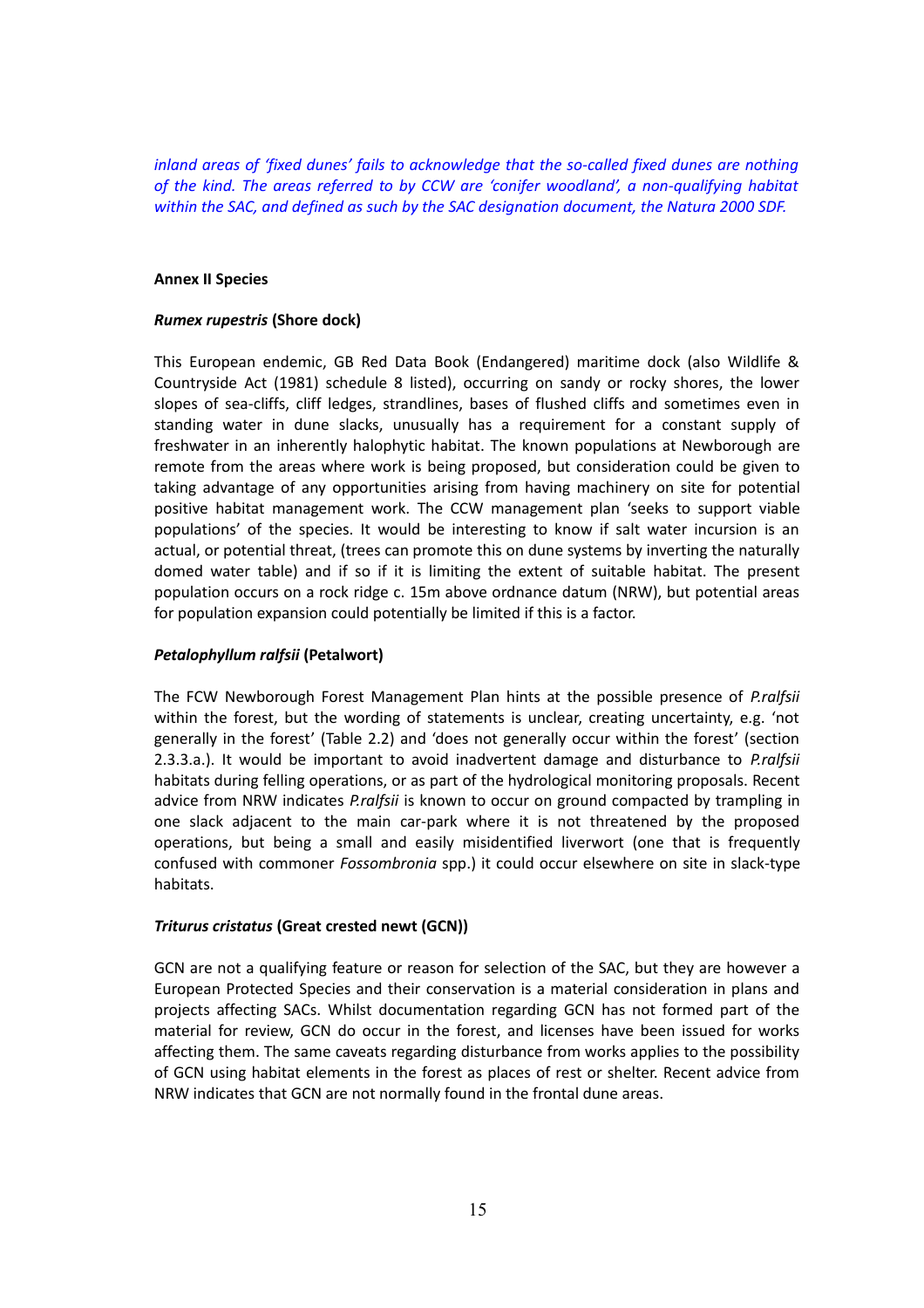# **Is there a regulatory requirement to remobilise the designated early seral habitat features at Newborough?**

Based on an interpretation of the aim (Article 2) and intent of the Habitats Directive NRW has argued that because the **conservation status of the site at designation was identified as being** unfavourable and the need for restoration (alluded to under s.4.3 on the N2K data form) was stated at that time, then an obligation exists, as enshrined in Articles 2-4 & 6 of the Directive.

*This is nonsense. The Standard Data Form (SDF) designation document for the SAC states that the conservation status of the Annex 1 habitats at designation were either grade A - excellent conservation status or grade B - good conservation status. Where this claimed unfavourable conservation status comes from is a mystery. The author should have checked the actual SDF form for the SAC. The legal advice is flawed because it starts from an incorrect premise. No one would have argued about a need for appropriate action if the habitats were genuinely in need of being 'restored to favourable conservation status.'*

*Article 2 includes Art. 2(3) which also requires conservation agencies & WG and their SAC management measures to take into account the local community and their economy, history, traditions etc. etc.*

*The problems 'alluded' to in the Vulnerability section of the SDF were not statements of a need for restoration of favourable conservation status. How could they be? The SDF states the habitats are in grade A (excellent) or B (good) conservation status not unfavourable. The Vulnerability statement is CCW alluding to unsubstantiated conservation issues; issues that with regard to hydrology, for example, were found by the Centre for Ecology & Hydrology (CEH) to be unsubstantiated (2006 CEH report). CCW's views have still not been examined by informed, well qualified independent experts - an appropriately constituted arbitration panel. The arbitration that was a requirement of the Science Review and promised by the conservation agency with the full backing of the Welsh Government.*

Welsh Government acknowledges that the clearing of some elements of forestry could improve the conservation status of the Annex I habitats for which this site was designated. Welsh Government also confirms the obligation on Member States (MS) to restore FCS to sites not at FCS when listed, noting the obligations under Article 3(1) of the Habitats Directive. Art 3(1) discusses the requirement to maintain or where relevant restore the FCS.

*Irrelevant legal advice because it starts from a false premise that all the dune habitats are in unfavourable conservation status. If they were then the advice would be sound but since they're not the advice is worthless.*

*You do not 'advance the existing designated features of the SAC to favourable conservation status' by creating more of the habitat; increasing their area and range within the SAC. The Habitats Directive legal requirement is that the Annex 1 habitats' area and range should be 'maintained or increase naturally'. There is no legal remit or justification for landscape engineering to create more dune habitat.*

*The supposed unfavourable conservation status has been challenged and the information and evidence supporting this challenge never credibly refuted. None of the actual legal requirements of the Habitats Directive have ever been challenged by those who oppose CCW's plans. The argument is about the true conservation status of the dune habitats. CCW's claim of unfavourable conservation status is not supported by their own habitat assessments*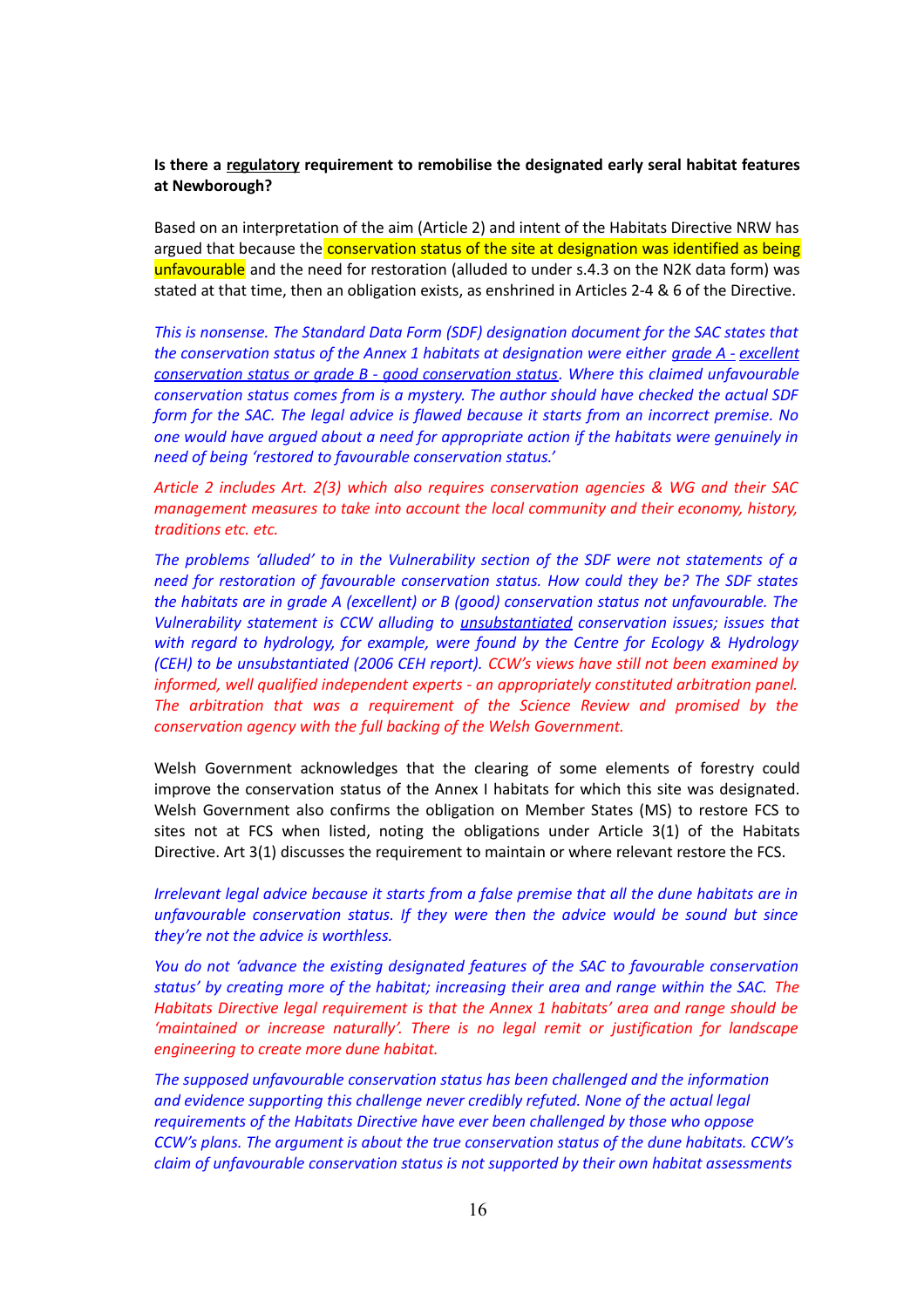*and they had to resort to a misinterpretation of a CSM target to arrive at their unfavourable conservation status conclusion.*

While recognising that the plantation is not without biodiversity value and that other significant non-Habitats Directive nature conservation/biodiversity features (e.g. Red squirrels, fungi, Ravens etc.) can be taken into consideration when formulating habitat recovery options, such measures should not undermine those required under the Habitats Directive to correspond to the ecological requirements of Directive habitats and species present on the sites. In equivalent vein, economic, social and cultural requirements, together with regional and local characteristics, can all be taken into consideration but as in line with Article 2 of the Habitats Directive and case law from the European Court of Justice, any proposed measure cannot be based purely on these considerations but on a balanced position, which seeks to achieve FCS for the site (*Commission v Belgium, Case 247/85).* 

*Since the people of Anglesey and the local community at Newborough have never been informed or consulted about the proposed clearfelling plans, the well advanced scheme has failed in every aspect to fulfil the legal requirements of Art. 2(3) of the Directive and the Århus Convention. There is no 'balance', the public at large and the local community have been ignored.*

*The legal advice has also misunderstood what is and what is not habitat that must be kept or restored to favourable conservation status. The forest is not habitat that is in need of being restored partially or otherwise to any pre-1950s condition. It is designated in the SDF Natura 2000 legal document as a habitat class: 'conifer woodland' - a non-qualifying habitat within the SAC. The habitat to be conserved and protected is the habitat designated as sand dune habitat; the five Annex 1 dune habitats occupying 36% of the SAC according to the SDF; protected dune habitat combined with beaches occupy 55% of the SAC.*

Welsh Government notes that in accordance with the Habitats Directive, the contemporary levels for the extent of the site and the percentage of habitats within that site are those listed with the Commission and that its FCS is based on the criteria as required under the Directive for listing of the site.

This makes it clear that where Annex I & II features are not in FCS an obligation does indeed exist for MS to restore those features to FCS. The point regarding the relative proportions (percentage representation) of habitats as opposed to absolute area values is an interesting one, as it would seem to imply that changes in extent of Annex I habitats necessitates proportional changes in others. Sand dunes are of course inherently dynamic systems and the conservation objectives for the SAC recognise that dynamic change in the percentage and precise location of habitats is inevitable and indeed desirable.

*In other words the HD requires that the area and range of protected habitats must be 'maintained or increasing naturally'. The reference status is the area and range present when the SAC was created. This is the concept of a conservation status baseline [JNCC, 2002]. There is no remit in the Directive to landscape a site to artificially create more protected habitat!*

In summary, Welsh Government concludes a phased approach is indicated (as proposed),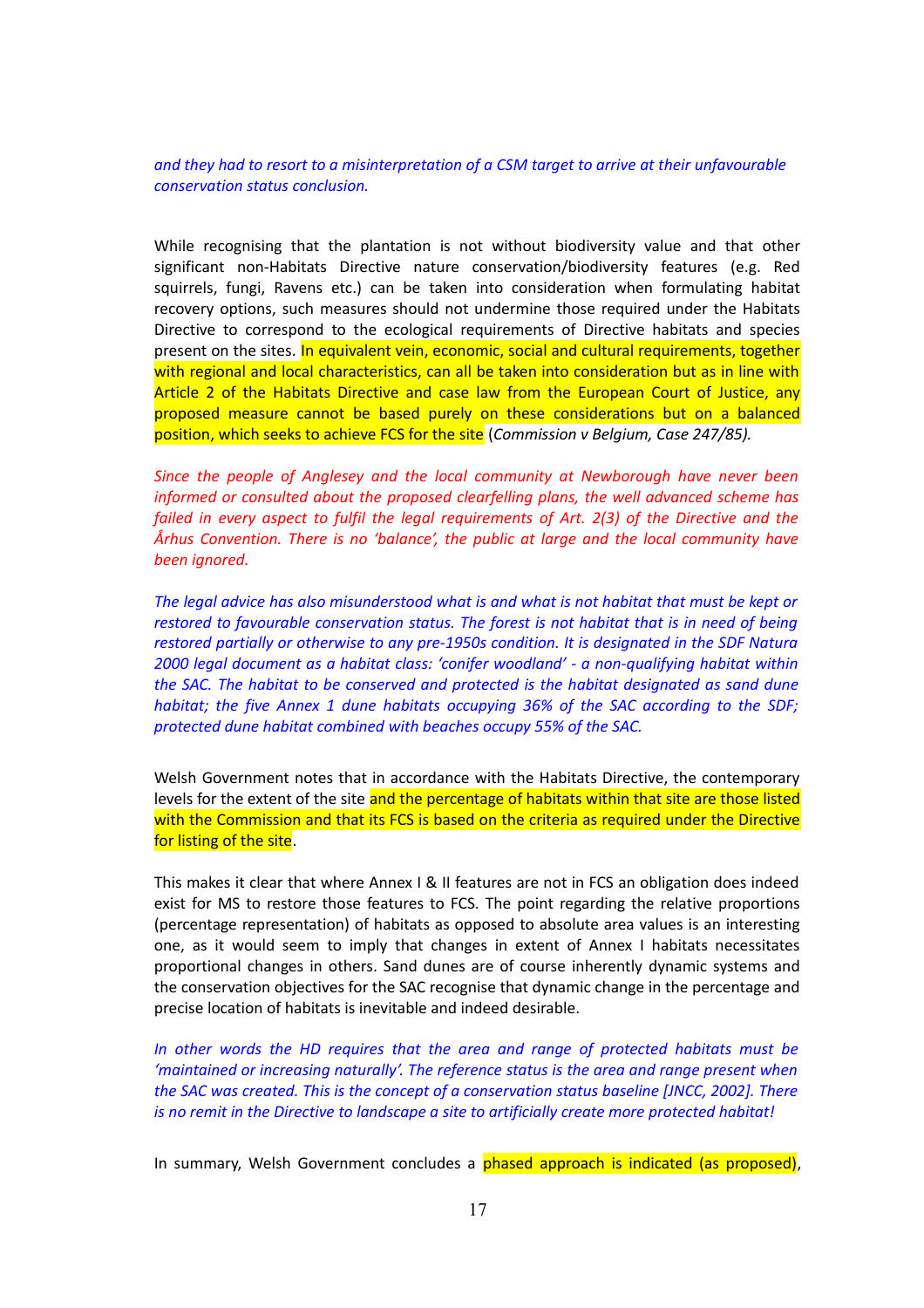with monitoring at each stage to ensure efficacy before proceeding further. This is seen as compliant with the requirements of the Habitats Directive as long as it is proportionate and necessary for the attainment of the aim of restoring FCS and appropriate in terms of the means used, which is the case.

*This reference to a phased approach makes it clear that the undefined and undisclosed clearfelling proposals for the winter 2013 are only the first phase of a more extensive but unspecified clearfelling plan none of which has been justified by this report or CCW's earlier arguments and information. Once again the local community and public at large have been ignored and excluded from the decision-making process.*

# *Sciurus vulgaris* **(Red squirrel)**

Without doubt Red squirrels are a significant biodiversity element of the plantation. However, as outlined above, European features for which the SAC was notified must assume priority if conflict arises between interest features. In Welsh Government's view the work proposals, which involve very limited and selective clearance of trees, cannot reasonably be considered to constitute any significant threat to the Red squirrel population.

# **Monitoring and Related Issues**

Monitoring is crucial for interpreting and understanding the response of systems to change, natural or enforced. The importance of running a scientific monitoring programme in parallel with the work, and not just as an inconvenient add-on or afterthought, cannot be overstated. Both proposals should be monitored by detailed, scientifically designed (with careful siting and selection of controls and replicates) programmes, developed alongside work planning. Work planning should define all links in the activity chain, including how to deal with excavated material, equipment/machinery on-site storage, access routes etc. All activities should be described and recorded. An added value from monitoring schemes is using knowledge gained to guide, inform and refine any future management interventions at Newborough, or on similar dune sites elsewhere. Meteorological data are important in this regard and the possibility of utilising data from the on-site Environmental Change Network Met station facility should be investigated. Experimental design for monitoring should ensure potential compounding effects with other factors are excluded as far as possible and ideally absolutely. For example, the Newborough Forest Management Plan includes drain blocking proposals (to try and encourage winter flooding of slacks within the plantation and hydrological connectivity) currently planned for the west side of the forest about 2km away from the warren boundary where hydrological trials are proposed, but monitoring needs to take account of such potential interactions in order to separate out possible compounding factors, such as the influence of natural streams and ditches on water-table levels. In this regard fluctuations in the severity of outbreaks of Red-band needle blight fungus affecting a variety of *Pinus* spp. in the plantation resulting in premature needle-fall (leaf loss) could influence evapotranspirational characteristics of affected stands and needs to be taken into consideration in experimental design and the selection of locations for dipwells.

A significant issue and one raised by several stakeholders is the question of the temporal persistence of artificially created mobile dune habitat, i.e. the longevity of gain in extent. How long will remobilised sand remain mobile? This is both an ecological and an economic,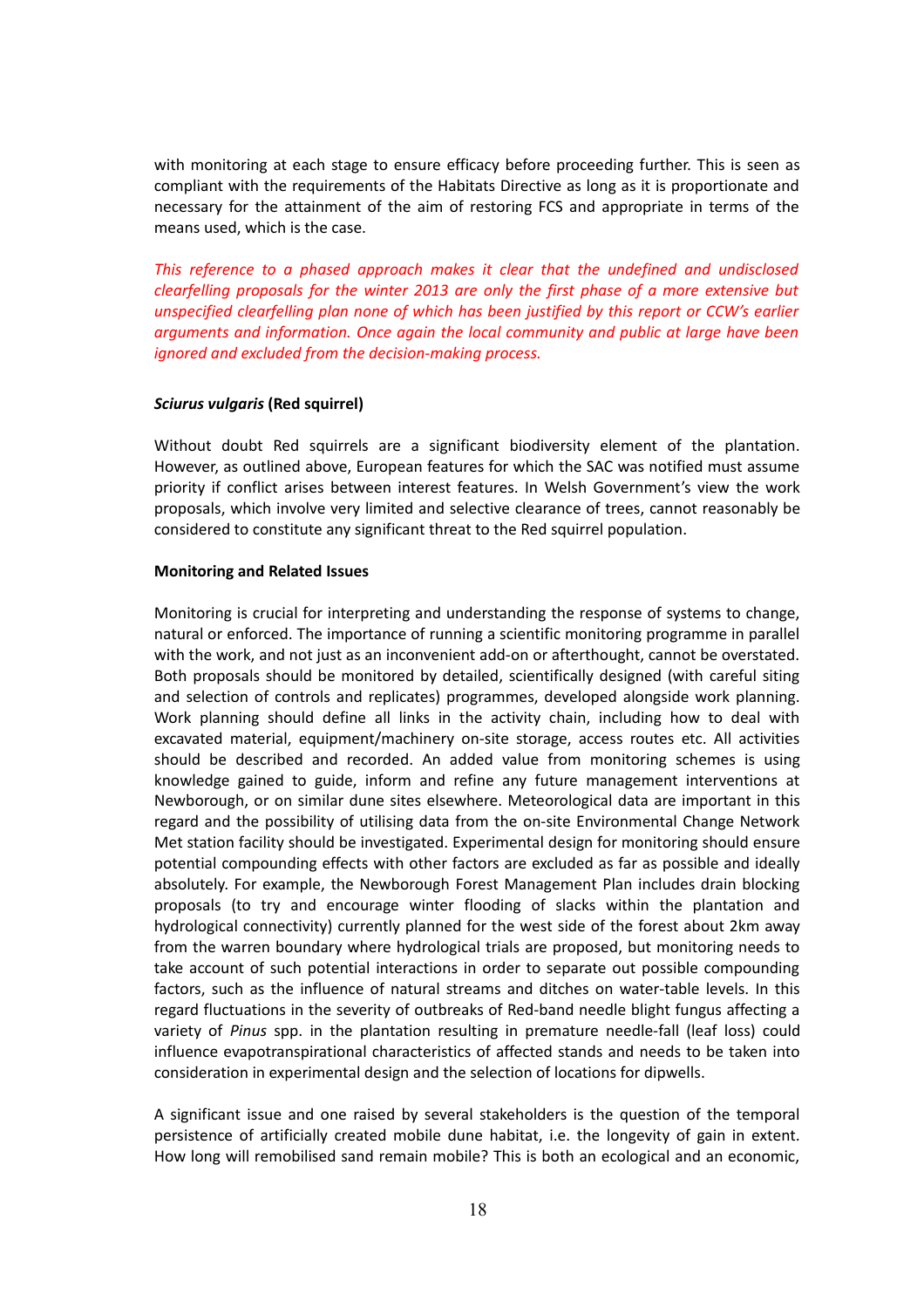i.e. cost-benefit, issue. Permanency of effect is a problem for all forms of habitat management in general. Monitoring should provide enlightenment on this issue as different claims have been made based on over-generalised research findings extrapolated from seemingly identical sites, which may or may not hold true as site characteristics are often unique. For example, it is usually assumed that open sand communities are short-lived. Many undoubtedly are, but anecdotal evidence from other dune systems in Wales suggests some deeply channelled blow-out features aligned perpendicularly to the shoreline on spit dune systems (created in part from erosion initiated in the period 1940-60) and backed by high dune slopes with steep angles of repose can persist for decades, i.e. seemingly almost indefinitely on human timescales. There is likely to be a range of longevity time spans for artificially created and topographically different dune-scapes on different sites. Similarities between systems can be superficial and differences subtle.

Stakeholders must realise that although the weight of scientific evidence points to a high probability of a successful outcome justifying evidence can never be absolutely irrefutable. Even with careful advance planning, execution and scientific objectivity in respect of predicted effect, because of the complexity of interacting and compounding environmental variables, especially climatic factors, e.g. weather conditions in the period over and after the event, operating on what is an inherently dynamic ecosystem, there can never be absolute certainty of precise outcomes in time and space, and that unpredicted results might possibly arise. Such risks are here considered to be very low, but no matter how rigorous the science base they can never be zero. In this sense it has to be accepted that to an unknown degree any intervention work is experimental in nature, but will ultimately serve to test what is achievable and what is effective.

On accreting shorelines embryonic and mobile fore-dunes typically form gradually in orderly, progressive sequence in response to natural factors operating under spatio-temporally mediated geomorphological processes, yet they can also develop rapidly, for example at Ynys-las NNR the development of a new spit-point dune (entirely comprising habitats conforming to Habitats Directive 2110 & 2120 categories) has taken <10 years, in which time it attained on its eastern side a maximum elevation of c.6m. The dune is ringed by embryo dunes supporting typical strandline pioneering species, such as *Cakile maritima, Elytrigia juncea, Honckenya peploides* & *Salsola kali. Eryngium maritimum* Sea Holly has recently colonised. This observation is included here as it demonstrates that dune formation still occurs readily on Welsh systems when conditions are favourable. At Newborough embryonic dunes forming to the northwest immediately outside the SAC could potentially be included in the SAC in due course. The fact that these new dunes are engulfing intertidal habitat within the Glannau Mon SAC demonstrates the interconnectedness and dynamic nature of coastal ecosystems and that these realities need taking into account when drawing lines on the ground for site designation and for site management.

# *i.e. dune processes - conservation status function (with respect to mobile dunes) - are uncompromised at Newborough*

The challenge of replicating dune forms by direct intervention is one of either creating readymade profiled landforms *in situ* or setting their development in train by allowing natural process to do the work. In reality on pre-established systems a combination of both approaches occurs as formed sand mounds will be reworked. Interventions already carried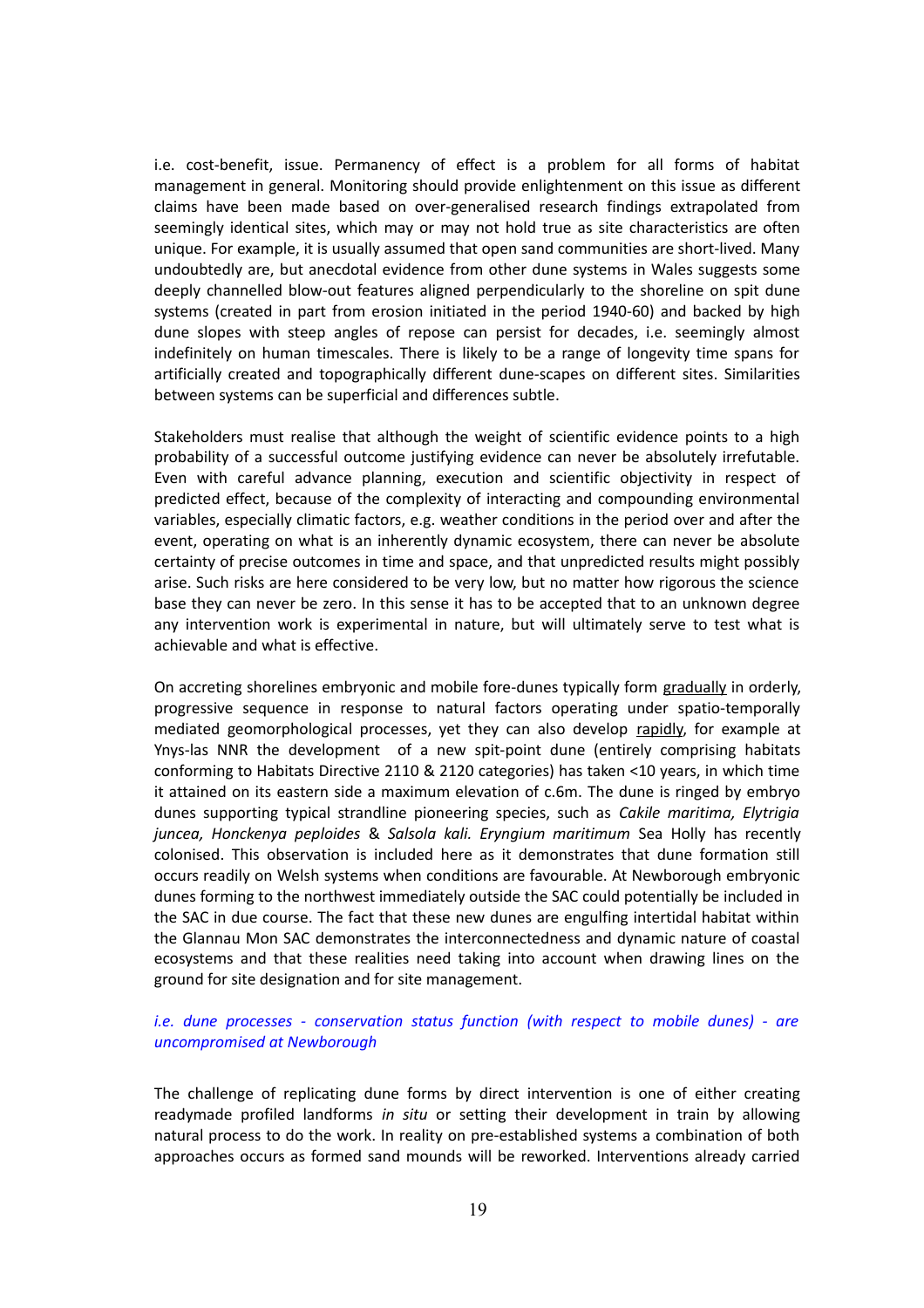out elsewhere on N2K dune sites in Wales, e.g. Kenfig, in effect have utilised both, i.e. devegetating dunes pre-formed by natural processes in anticipation of resuscitating natural processes operating before dunes had become stabilised but after they had formed.

*At Kenfig another example of the failure to follow a guiding principle of the Directive - never harm one protected habitat to further an objective for another protected habitat. Here good quality fixed dunes were not only maintained but increasing naturally. Instead of the natural increase being 'conserved' it was destroyed to further ill defined objectives of large scale sand movement that are inappropriate for a temperate climate hind shore dune system.*

The potential for introducing or transferring pathogenic or problem invasive non-native species, including microorganisms (e.g. *Phytophthora* spp., *Hymenoscyphus pseudoalbidus* (*Chalara fraxinea*) & *Chytridiomyces*), to or around the site during works means biosecurity should be a major work planning consideration. Machinery is notorious for introducing plant seeds, particularly when contractors have been on jobs in other parts of the country. At Ynyslas dunes NNR (part of Dyfi SAC) construction of the new visitor centre in 1997-98 created large areas of bare sandy ground and sand heaps on which the non-natives *Solanum physalifolium* Green Nightshade (native of S. America) and the grass *Bromopsis inermis* ssp. *inermis* Hungarian Brome (native of E. Europe) appeared. By sheer good fortune, rather than intelligent planning, the *Solanum* eventually petered out and the grass has remained confined to one sand mound where it is declining under competition from *Urtica dioica*, but may equally well have become a serious problem for management. This example is provided as a cautionary tale – positive management works can potentially create future management problems.

# **Conclusions**

Other than a concern expressing that the works may signal the commencement of forest clearance by stealth and comment reflecting on the need for a comprehensive and better understanding of the scientific complexity surrounding many of the key issues, especially site hydrology, no specific objections to the works proposed for winter 2013-14 have been identified. Nor have any specific objections been found to other proposals referred to in this paper for action before the end of the current FMP (2010-15).

*So apparently we've never expressed any objections to these proposals, specific or otherwise! NRW have failed to make the WG fully aware of the widespread public opposition demonstrated since 2004 over similar CCW/FCW plans. The Habitats Directive requires conservation agencies & WG to take into account social, economic and cultural benefits to the local and wider community when planning conservation measures.* 

*These matters are not being given sufficient consideration by NRW, who lack expertise in these areas. These plans could seriously damage the Anglesey recreation & tourism industries. The chief stakeholders in all of this are the public of Anglesey who have been ignored and excluded from the decision-making process.* 

In the opinion of the Welsh Government the proposed, phased work is in compliance with the requirements of the Habitats Directive. It is important to emphasise that the proposed works will not be undertaken at the expense of other Annex I & II Habitats Directive features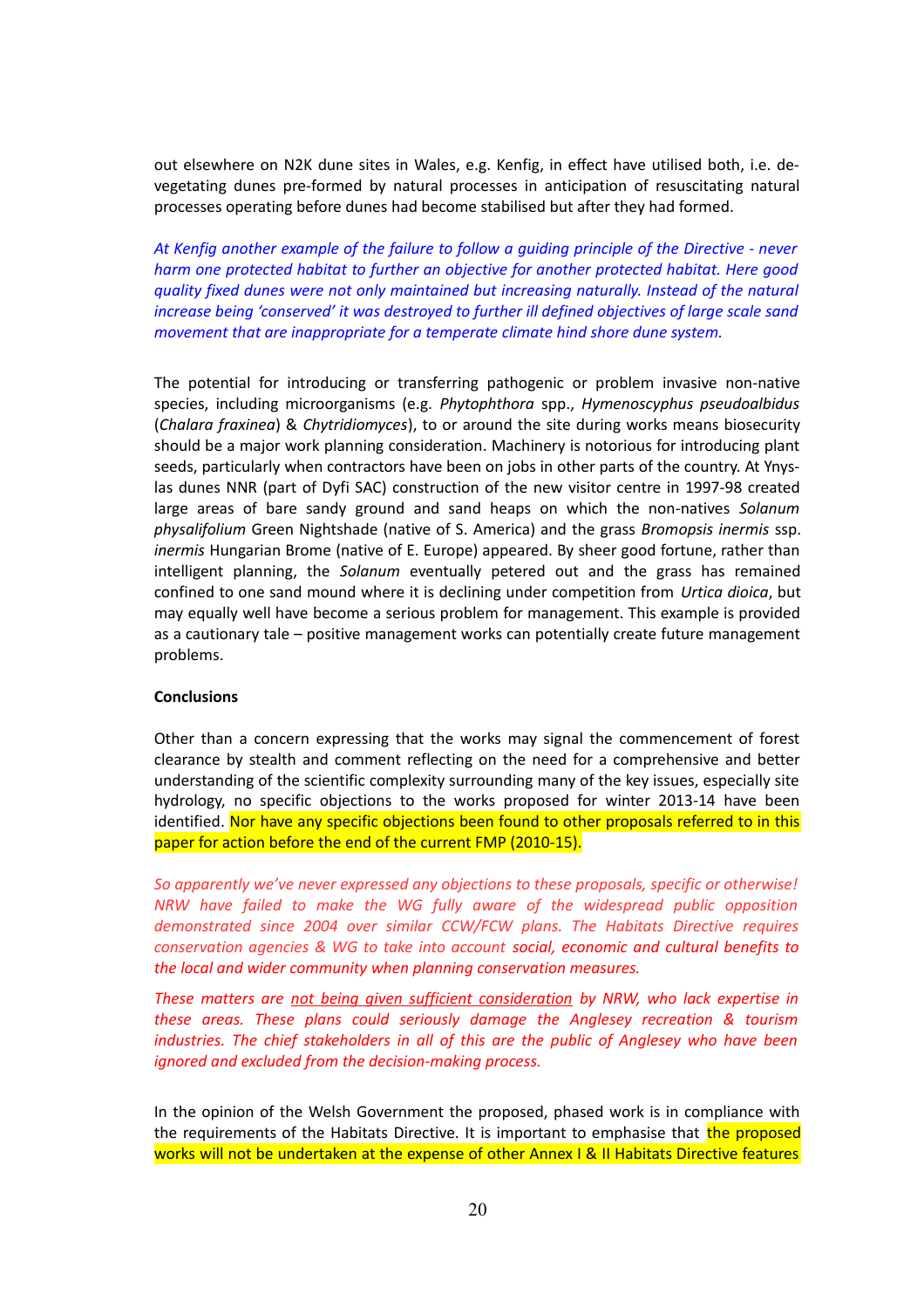present on the site, and works are aimed at restoring FCS of habitats for which the SAC was notified as made explicit under Article 6(1) of the Directive.

*In other words none of the planned work is on the actual Annex 1 habitats of the site that are supposed to be in unfavourable conservation status and in need of action to restore their conservation status. The work is an attempt to create additional areas of dune habitat. This is not a requirement of the Habitats Directive as made absolutely clear in the 'Concept of a Conservation Status Baseline' report [JNCC, 2002]. Another document the author and legal advisors to WG seem to have failed to consider. Since the claims of unfavourable conservation status have never been substantiated the whole project is unjustified.*

*As noted earlier the legal advice received by WG is irrelevant since it starts from a false premise that the dune habitats, especially the mobile dune habitats, are in an unfavourable conservation status.* 

The importance of embryonic and shifting dune habitats is recognised in section 4.2 ('Quality and Importance') of the Natura 2000 standard data form, where it receives special mention as being considered rare, since its total extent in the UK is estimated at less than 1000ha. The phased proposal would serve to restore the natural dynamism of the targeted area and create open dune habitat where it would naturally have occurred, restoring the condition, extent and functionality of the natural open dune Annex I habitat components in accordance with the aims of the Habitats Directive.

*The sand supply doesn't exist at this section of beach to provide the material for embryonic dune formation. Sand is being moved from this section along Traeth Penrhos to where it is forming embryonic dunes already [Pye 2012]. The attempt to create more dune habitat is a breech of the conservation status baseline concept - maintain or increase naturally the area and range of protected habitat. [JNCC, 2002].*

The FCW Newborough Forest Management Plan 2010-2015 discusses the proposed works (including hydrological monitoring) in principle and in detail, e.g. options for felling zones, without raising specific objections, while stressing FCW (NRW) support ultimately depended on the decision of the then planned science review arbitration panel. The FCW management plan recognises that FCS is not currently being met, that the forest is constraining coastal processes from operating freely and that the work will restore natural zonation between foreshore and frontage dunes, all issues flagged by CCW at designation in section 4.3 (Vulnerability) on the N2K datasheet.

*The FMP repeatedly reiterates the statement that no clearfelling can take place until NRW's claims have been substantiated through independent and mutually acceptable arbitration. This document is not arbitration and definitely not independent or objective. The inclusion in the FMP of the proposed clearfelling was solely at the insistence of CCW. FCW did as they were told!*

O*bjections were raised at the inclusion of proposed felling plans that were dependent on the outcome of the Science Review. The proposals were only included at CCW's insistence and the caviat later added by FCW because of the expressed objections. It was made clear that the public considered the FCW underplanting plans and plans to leave zones 3 & 4 'unmanaged' as clear indication of CCW's ultimate plan to only leave zone 5 unfelled; zones 3 & 4 to be*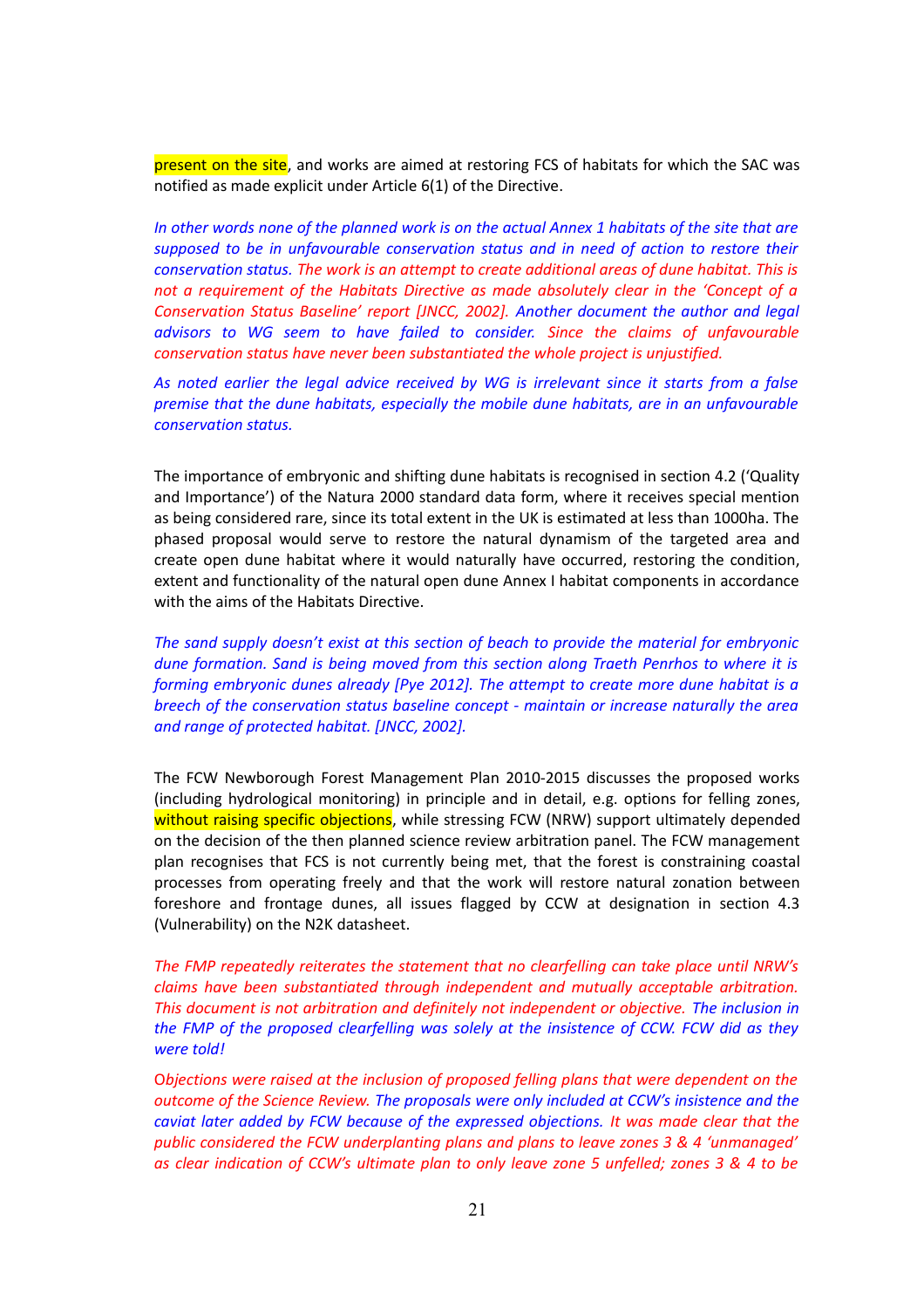# *destroyed by malign neglect following the felling of zone 1.*

The proposals suggested by Pye (2013) for the creation of artificial cuts in trial areas in parabolic frontal dunes on Traeth Llanddwyn on the warren itself, coupled with selective devegetation to encourage sand movement, could also be effective in bringing the net area and overall proportion of mobile sand closer to its area at designation.

*Such actions would destroy sections of foredune Annex 1 mobile dune habitat, threaten fixed dune habitat behind the foredune ridge and almost certainly lead to contravention of CSM bare sand targets for various dune habitats.*

There is every expectation of success and general scientific agreement over the likelihood of success. Available science points to a strong consensus that the proposed intervention will have the desired effect. CEH confirm the proposed locations are likely to provide benefits to the dune system in term of both wind-speed and hydrology.

*Why has this highly pertinent CEH advice not been made public and available to independent participants in the Science Review? It is also clear from this document that WG, NRW, private sector consultants (Pye Associates) and CEH are all aware of the details of the proposed felling plans but the public have been kept in the dark. This is a serious contravention of the requirements of Art.2(3) of the Directive and the Århus Convention.*

It is Welsh Government's view that the proposals here outlined are measured and balanced, i.e. proportionate, and focussed on specific outcomes in respect of restoring FCS, advancing scientific knowledge of mobilisation techniques and resolving issues around hydrological impacts.

#### **Recommendation**

That Welsh Government, NFP, NRW and all involved stakeholders and partners support all three work proposals for winter 2013-14.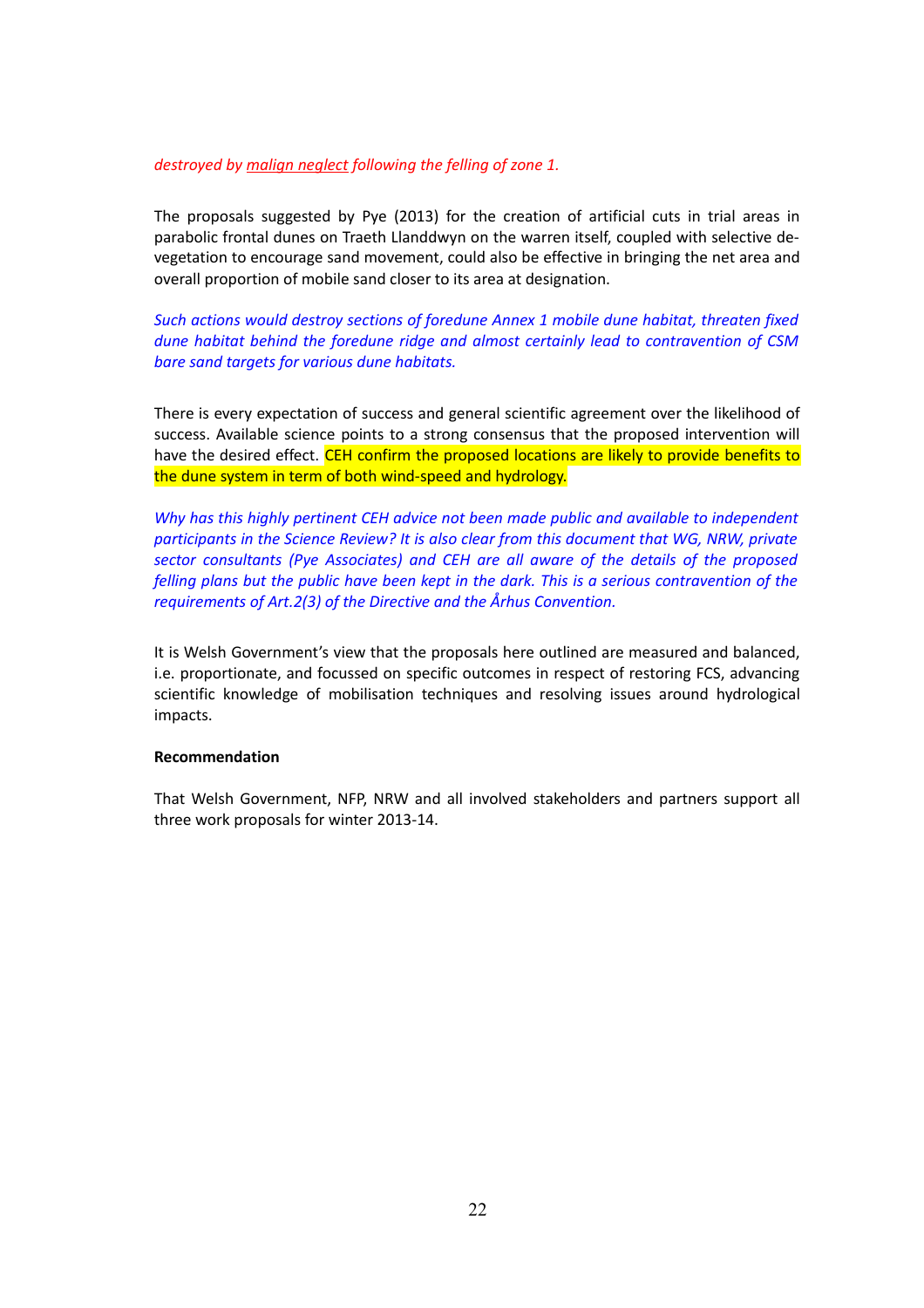# **References**

CCW (2008). Core Management Plan for the Y Twynio Abermenai i Aberffraw/Abermenai to Aberffraw Dunes SAC [etc.]. CCW, Bangor.

Howe, M., Litt, E. & Pye, K. (2012). Rejuvenating Welsh Dunes. *British Wildlife* December 2012.

JNCC (2007) 2nd UK report on the conservation status of H2120 '*Ammophila* shifting white dunes' habitats. JNCC, Peterborough.

Pye, K. (2013). CCW Contract Science Report No.1002.

Ranwell, D.S. (1958). Movement of vegetated sand dunes at Newborough Warren, Anglesey. *Journal of Ecology,* **46**: 83 – 100.

Ranwell, D.S. (1959). Newborough Warren, Anglesey. I. The dune system and dune slack habitat. *Journal of Ecology,* **47**: 571 – 601.

Ranwell, D.S. (1960). Newborough Warren, Anglesey. II. Plant associes and succession cycles of the sand dune and dune slack vegetation. *Journal of Ecology,* **48**: 117 – 141.

Ranwell, D.S. & Boar, R. (1986). Coast Dune Management Guide. Institute of Terrestrial Ecology. Natural Environment Research Council.

Rhind, P.M., Blackstock, T.H., Hardy, H.S., Jones, R.E. & Sandison, W. (2001). The evolution of the Newborough Warren dune system with particular reference to the past four decades. In Houston, J.A. (*et al.*) (eds.) Coastal Dune Management – Shared Experience of European Conservation Practice. Liverpool University Press, Liverpool. Pp 345-379.

Stratford, C., Hughes, A., Roberts, J. & Robins, N. (2007). A review of hydrological reports for Newborough Warren, Anglesey. CEH Wallingford.

Sturgess, P. & Atkinson, D. (1993). The clear felling of sand dune plantations: soil and vegetation processes in habitat restoration. *Biological Conservation*, **66**: 171-183.